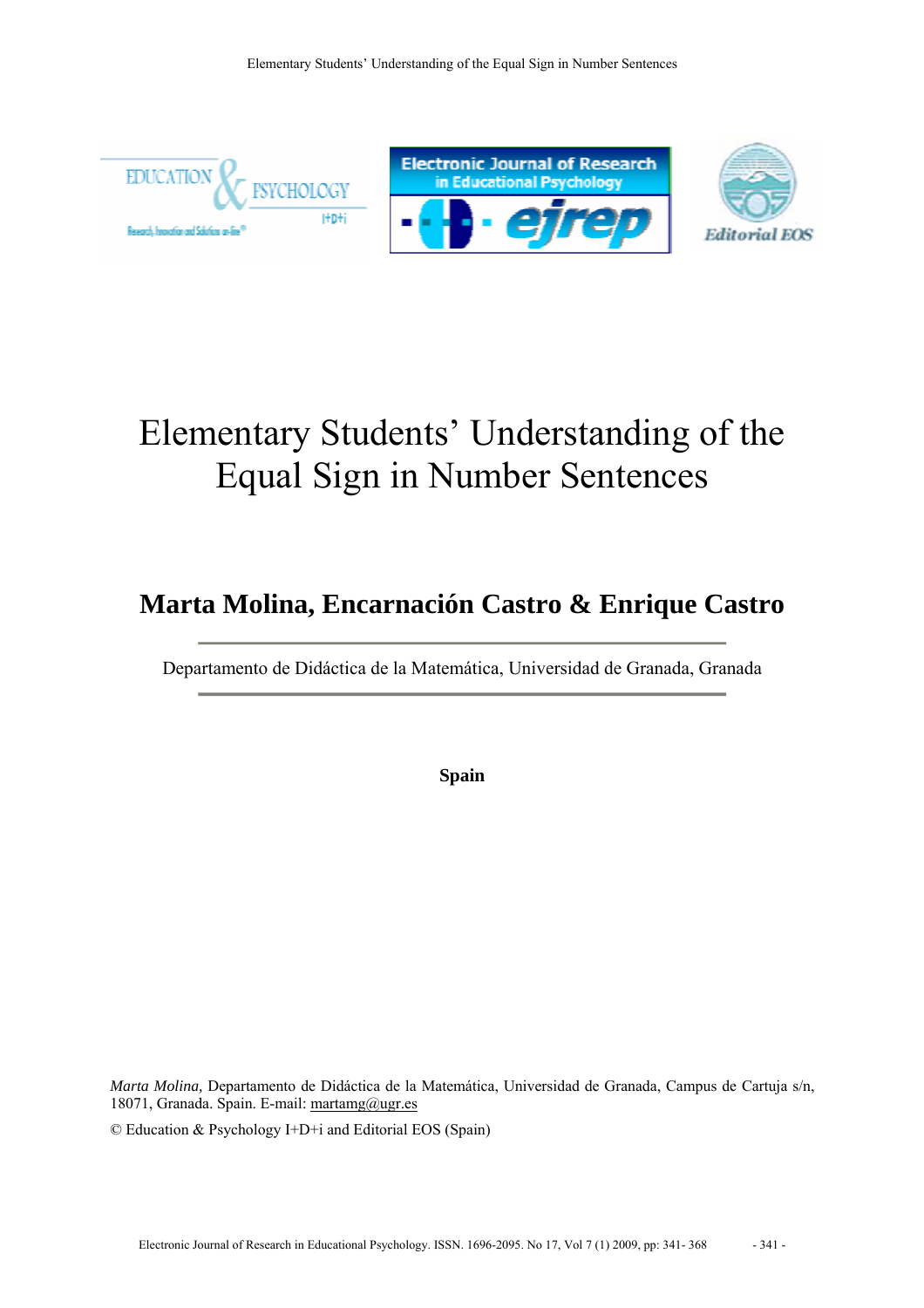### **Abstract**

**Introduction.** Moved by our interest in the curricular proposal of integrating algebraic thinking in elementary mathematics, we analyse the understanding of number sentences of a group of elementary students and its evolution when working on solving open and true/false number sentences.

**Method.** We developed a teaching experiment with a group of eight-nine years old students which shares the features of design research. It consisted of six one-hour in-class sessions, over a period of one year, in which we proposed students individual written activities, whole group discussions and individual interviews.

**Results.** Students evidenced four different meanings of the equal sign which are here used to establish different levels in their understanding. By using these levels, we analyze the evolution of students´ understanding of the sentences along the experiment.

**Discussion.** Students evidenced the use of multiplicity of meanings of the equal sign and some displayed some instability in their understanding along the six sessions. The specific factors that explain that instability are identified and some didactical consequences are obtained. The obtained results are contrasted with those of previous studies.

*Keywords: Early-Algebra; Equal sign; Equality; Number sentences; Relational thinking; Understanding.*

*Received:* 11/27/08 *Initial Acceptance:* 11/29/08 *Final Acceptance:* 01/23/09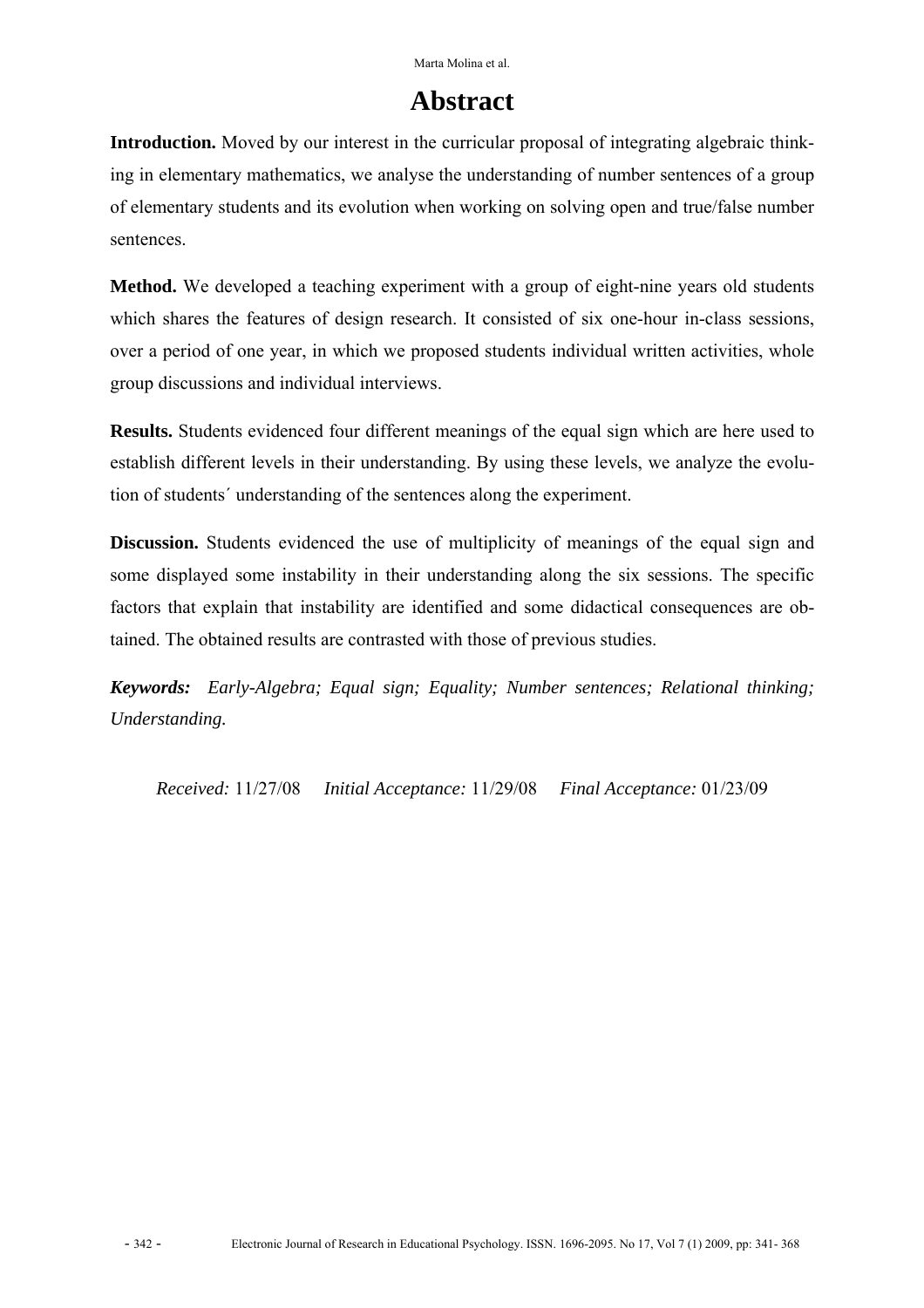### **Resumen**

**Introducción.** Movidos por nuestro interés en la propuesta curricular de integración del pensamiento algebraico en las matemáticas de educación primaria, analizamos la comprensión de igualdades y sentencias numéricas de un grupo de estudiantes de primaria y su evolución cuando trabajan en la resolución de igualdades abiertas y sentencias numéricas verdaderas y falsas.

**Método.** Se llevó a cabo un experimento de enseñanza, con un grupo de estudiantes de entre ocho y nueve años, que comparte las características de la investigación de diseño. Consiste en seis sesiones de una hora, a lo largo de un año, en las que se propuso a los estudiantes actividades escritas individuales, discusiones de gran grupo y entrevistas individuales.

**Resultados.** Los estudiantes pusieron de manifiesto cuatro significados diferentes del signo igual los cuales empleamos aquí para distinguir niveles en su comprensión. Estos niveles nos permiten analizar la evolución de la comprensión de las igualdades y sentencias numéricas, por parte de los estudiantes, a lo largo del experimento.

**Discusión.** Los estudiantes emplearon multiplicidad de significados del signo igual y algunos mostraron cierta inestabilidad en su comprensión a lo largo de las seis sesiones. Identificamos los factores específicos que explican esta inestabilidad y extraemos algunas consecuencias didácticas. Los resultados obtenidos son contrastados con los de estudios previos.

*Palabras clave: Comprensión; Early-Algebra; Igualdad; Pensamiento relacional; Sentencias numéricas; Signo igual.*

*Recibido:* 27/11/08 *Aceptación inicial:* 29/11/08 *Aceptación final:* 23/01/09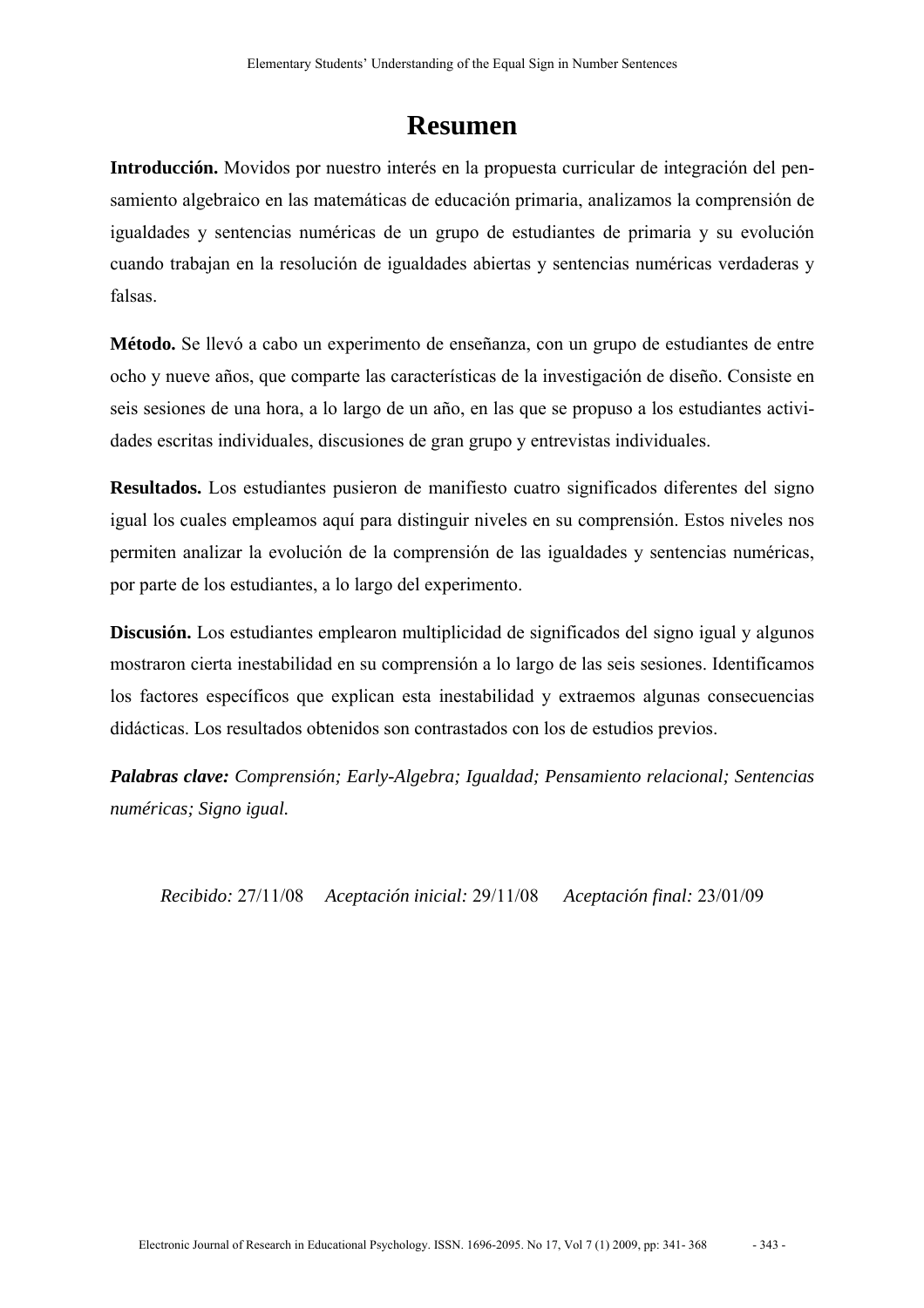#### **Introduction**

In the later 80s, Davis (1985) and Vergnaud (1988) argued the need to start, at elementary education, a thought exploration of algebraic ideas in order to prepare students for facing the epistemological aspects involved in the transition from arithmetic to algebra. Later at 2001 these ideas, further developed, were brought to discussion at a PME Forum Research. Since then, there has been a growing interest of the mathematics education research community on analyzing and promoting the integration of algebraic thinking in the elementary curriculum.

At that PME meeting some opposed views emergued which are still present in current research: Does all algebra activity need to involve standard algebraic notation? Should changes in students´ thinking be promoted through the use of tools such as notations and diagrams that may allow them to operate at a higher level of generality? Or, however, should the focus be in promoting the development of algebraic aspects currently presence at children´s thinking? Other differences can be detected among researchers in relation to which types of tasks are considered algebraic, which types of evidences are considered necessary to assess the presence of algebraic thinking and which pedagogical approaches and teacher development should be promoted (Carraher y Schliemann, 2007).

Recognizing the various perspectives that coexist in the literature, we adopt a broad conception of algebra which includes the study of functional relations, the study and generalization of patterns and numeric relations, the study of structures abstracted from computation and relations, the development and manipulation of symbolism, and modelling as a domain of expression and formalization of generalizations (Kaput, 1998). From this view, the aim of this curricular proposal, named Early-Algebra, is not only to facilitate the later learning of algebra, but also to foster students´ conceptual development of deeper and more complex mathematics from very early ages (Blanton & Kaput, 2005; Kaput, 1998).

Previous research has analyzed the potential and feasibility of this proposal and have provided evidences that *"when instruction is designed to build on children's mathematical ideas and to foster children's mathematical curiosity, children are likely to exhibit algebraic ways of thinking in the context of lessons in arithmetic, geometry, or measurement*" (Bastable & Schifter, 2008, p. 166). Particularly, it has been shown that students can:

 elaborate and express symbolically conjectures about basic arithmetic relations (Carpenter, Franke & Levi, 2003),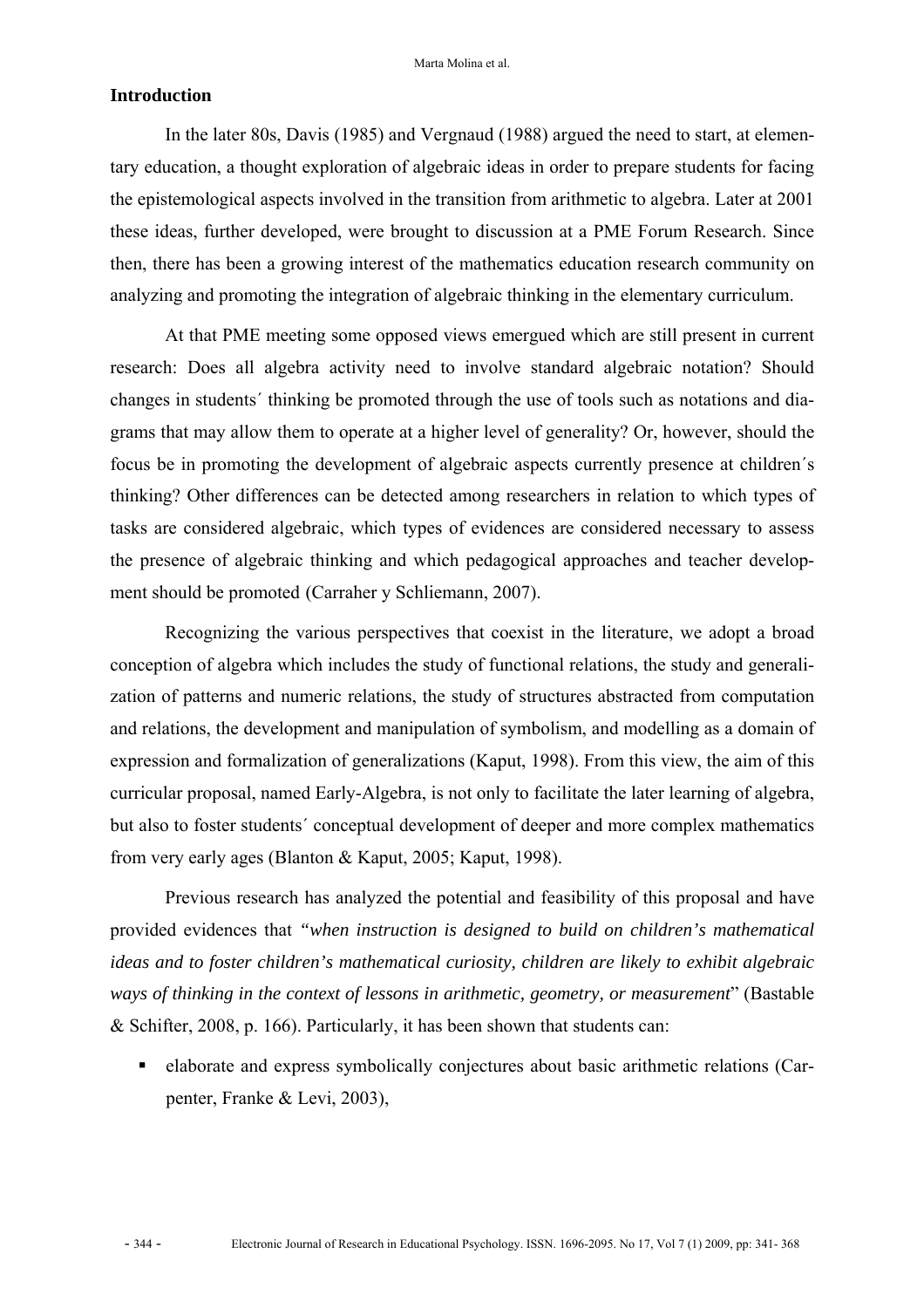- think about arithmetic operations as functions, instead of as computations with particular numbers (Schliemann, Carraher, Brizuela, Earnest, Goodrow, Lara–Roth, S. et al., 2003),
- work with functional relations and use algebraic symbolism to express them (Carraher, Schliemann & Brizuela, 2000),
- use algebraic representations such as graphic, tables and equations to solve problems (Brizuela & Schliemann, 2003),
- represent and analyze problems which involve unknown quantities in both sides of an equation by using occasionally letters to represent those quantities (Brizuela & Schliemann, 2003).

The difficulties that students display in the learning of algebra such as a limited understanding of the equal sign, erroneous conceptions about the meaning of letters used as variables and the reject of non-numeric expressions as answers to a problem have been previously considered consequence of the inherent abstraction of algebra and of limitations in students´ cognitive development (Schliemann et al., 2003). However, within the Early Algebra proposal, researchers (e.g., Blanton & Kaput, 2005; Brizuela & Schliemann, 2003; Fujii, 2003) suggest that most students' difficulties with algebra may be due to the way they have been taught. Some studies as those above referred support this claim in relation to certain topics and ways of thinking by providing evidences of elementary students´ capacity to use algebraic ways of thinking as well as to learn and understand basic algebraic notions.

Regarding the understanding of the equal sign― an important element in the use of mathematical language in general, and algebraic and arithmetic symbolism in particular―, we have observed (Castro & Molina, 2007; Molina & Ambrose, 2008) that although elementary students initially tend to interpret the equal sign as an operational symbol (i.e. a do something sign) if teaching is designed to promote a relational understanding of this symbol in the context of solving, building and discussing about number sentences, they are able to develop this understanding. As a continuation of that study, here we further explore elementary students´ understanding of number sentences through the analysis of the equal sign meanings evidenced by a group of elementary students along a teaching experiment of six sessions. We describe the multiplicity of meanings for this symbol that students evidenced and analyze how they coexisted. We also discuss the elements that interfered or influenced students´ understanding and its evolution.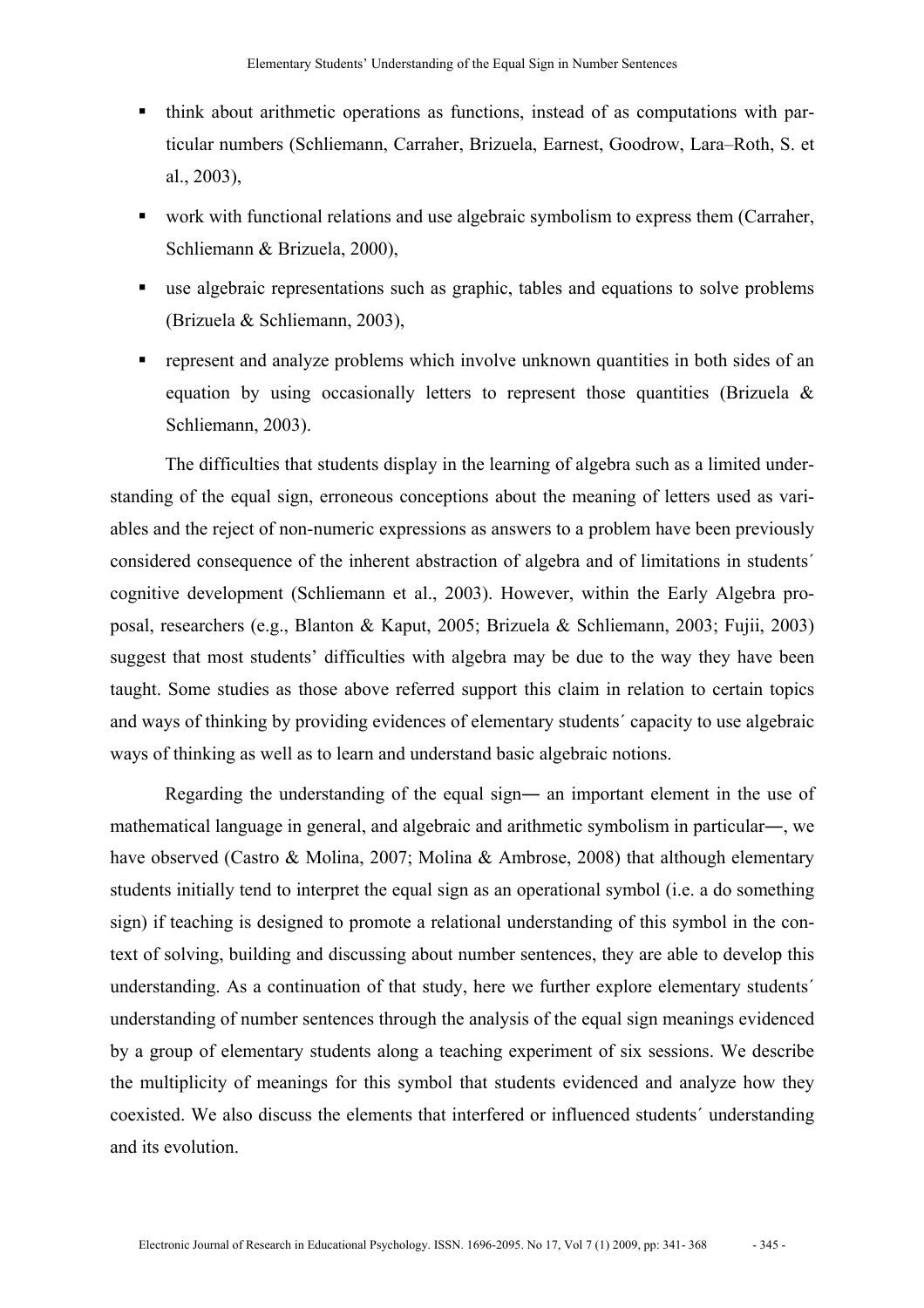Although in this paper we focus in a component of arithmetic and algebraic notation, the equal sign, this does not imply that we consider working with algebraic expressions as a requisite for algebraic activity. We chose the context of number sentences moved by our interest of promoting students´ development of algebraic thinking. This type of representations seems to invite and support discusión about numbers, operations and their properties better than other representations (Resnick, 1992). We are interested in promoting the development of students´ recognition and verbalization of structure in this arithmetic context through the observation of patterns. A later step can be to produce the symbolic expression of the noticed relations (see Carpenter et al., 2003). By using this horizontal language, we also aim to help students advance in their recognition of the conventions used in algebraic symbolism.

Before describing the particularities of the teaching experiment developed, we briefly comment on various meanings of the equal sign that have been identified in the context of school arithmetic and algebra and summarize relevant previous studies.

#### *Meanings of the equal sign in school arithmetic and algebra*

The equal sign appeared in 1557 in Recorde's book "The Whetstone of Witte" (Cajori, 1993) and was universally accepted to express equality after its use by Leibniz (1646–1716) in his notation for calculus (Stallings, 2000). Nowadays this symbol is not only used to express equality and, when it is so, its meaning depends on the domain to which the objects belong (Freudenthal, 1994). As there is not a unique notion of equality in mathematics, the context is essential to determine its meaning. Occasionally things that are not equal such as the expressions 2/3 and 4/6 are considered so after defining an equivalence relation that includes both in a same class.

If we not only consider the recognized mathematical meanings of this symbol but also the meanings assigned by the students or in textbooks, this richness of meaning is higher. Here we pay attention to the meanings of the equal sign in the context of school arithmetic and algebra. We underline eleven different meanings of the equal sign<sup>1</sup> which will later help us to explain students´ understanding.

*- Proposal of an activity:* Meaning identified by Freudenthal (1994) which refers to the use of this symbol in incomplete expressions which contain a chain of numbers and/or symbols followed on the right by the equal sign (e.g.,  $16:3 = 7$ ,  $x(x+1) - 3x(x+5) = 0$ ).

 $\overline{a}$ <sup>1</sup> See more information in Molina (2006).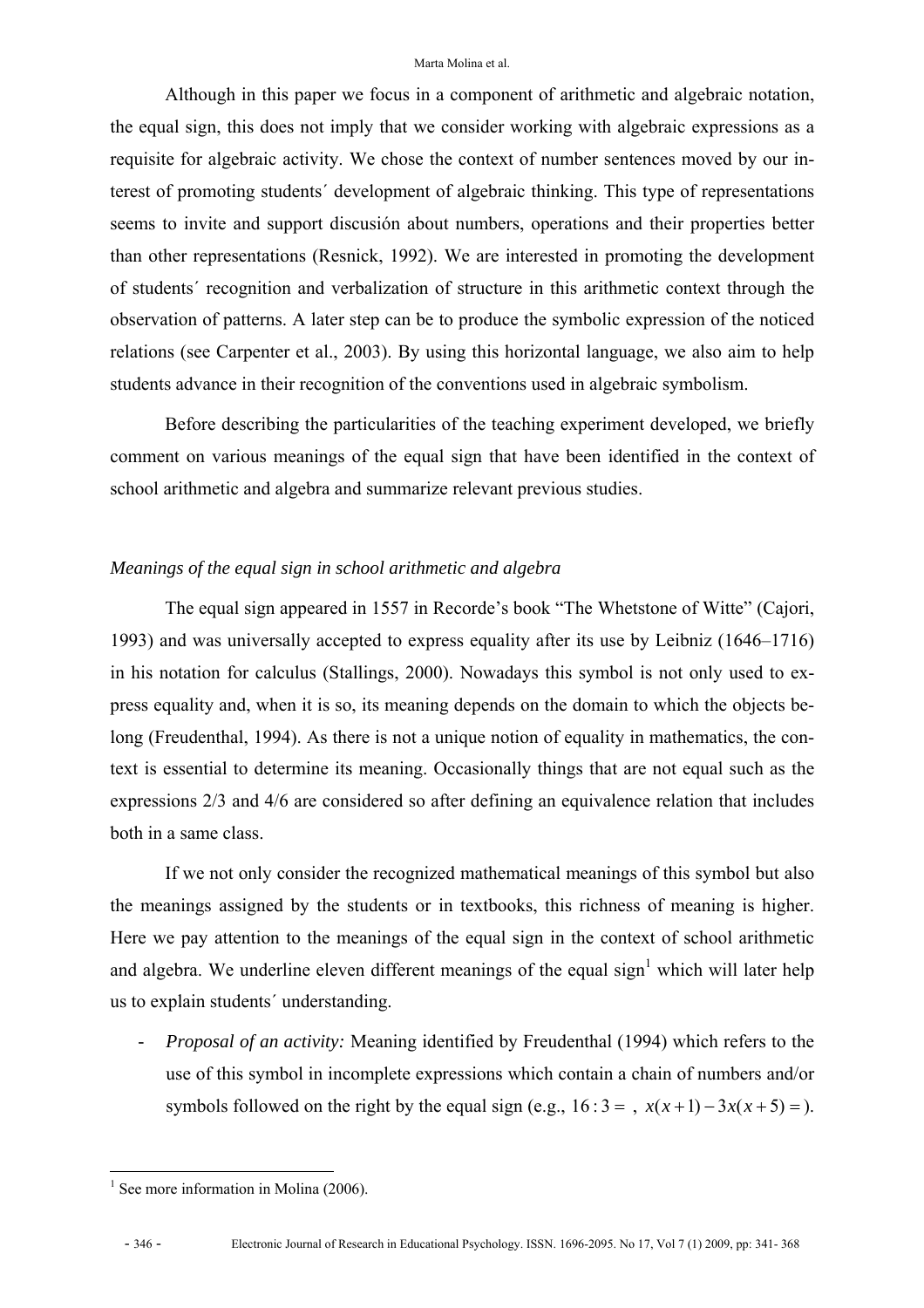It is used to propose students a computation or simplification which may not be performed in a horizontal format.

- *- Operator* (also known as the arithmetic or operational meaning of the equal sign<sup>2</sup>). It refers to the use of the equal sign to indicate the answer to a computation or the simplification of an expression which is written on its left (e.g.,  $4x5 = 20$ ,  $x(x-2) + 3x^2 = 4x^2 - 2x$ . It is interpreted as an operator symbol; only readable from left to right.
- *- Expression of an action:* a bidirectional meaning which extends the operator meaning by recognising the symmetric property of equality. It takes place in sentences with operational symbols in just one side of the equal sign, either right or left (e.g.  $2x = x(x-2) - x^2 + 4x$ ,  $24 = 12 + 12$ ,  $12 + 12 = 24$ ).
- *"Splitter":* Meaning given by students to this symbol when it is used to separate steps in an exercise (e.g.,  $\sqrt{x^2 + 1} = \sqrt{x} = x^2 + 1 = x = x^2 - x + 1 = 0$ ,  $f(x)=x^2 = f^2(x)=x^4$ ). The steps linked may not be related.
- *- Expression of equivalence:* It takes place when the equal sign is used to relate two representations of a same mathematical object. We distinguish three types of equivalences:
	- o *Numerical equivalence:* expression of sameness of numeric value of two arithmetic expressions (e.g.,  $4 + 5 = 3 + 6$ ,  $3x(4 + 2) = 3x6$ ,  $2\sqrt{3} = \sqrt{12}$ ). The equal sign connects two representations of the same number. This meaning is referred as the relational meaning of the equal sign to contrast it with "the operational/arithmetic" meaning of this symbol.
	- o *Symbolic equivalence*: expression of sameness of numeric value of two algebraic expression for all values of the variable/s (e.g.  $x^2 + 2x = x(x-2)$ ,  $a + b = b + a$ ).
	- o *Equivalence by definition or notation:* expression of the equivalence of two arithmetic or algebraic expressions according to a defined equivalence relation

<sup>&</sup>lt;sup>2</sup> As named by Rojano (2002) and Van Ameron (2002).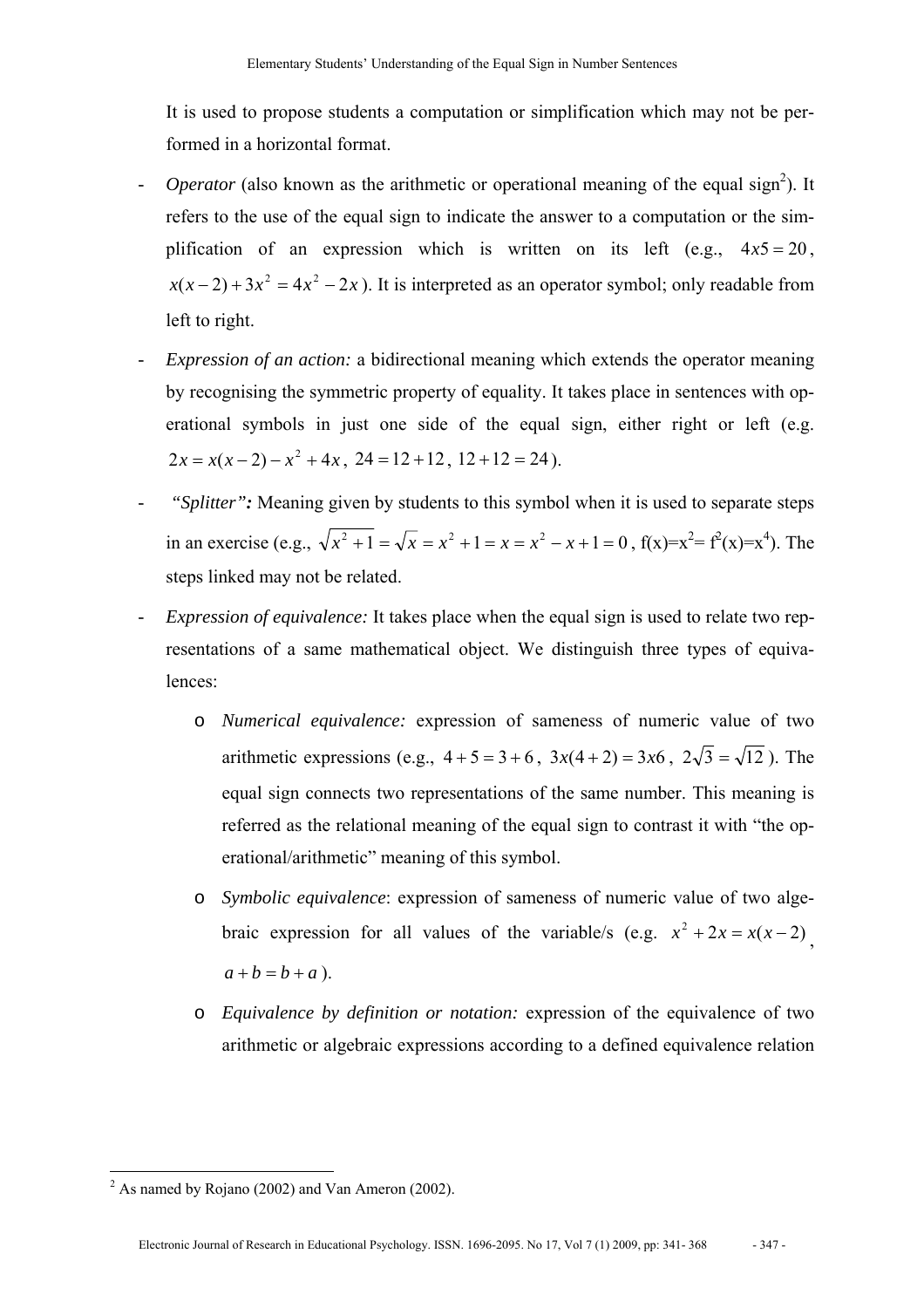or to the meaning of the notation in use (e.g.,  $\frac{3}{4} = \frac{6}{8}$ 4  $\frac{3}{4} = \frac{6}{8}$  as fractions,  $100cm = 1m$ ,

$$
\frac{a}{b}=ab^{-1}.
$$

- *- Expression of a conditioned equivalence (equation).* This meaning belongs to the context of algebra. It refers to the use of the equal sign to express an equivalence which is true for some or even none values of the variable/s contained in it (e.g,  $x^2 + 4x = 5x - 6$ ).
- *- Expression of a functional or dependence relation.* It refers to the use of the equal sign to express a dependence relation between variables or parameters (e.g.,  $l = 2\Pi r$ ,  $y = 3x + 2$ .
- *Indicator of a connection or correspondence:* Non precise meaning of the equal sign which refers to its use between non-mathematical objects or between mathematical and non-mathematical expressions (e.g.,  $\&$   $\&$   $\&$   $\&$  = 3; Bike prize = 3*x* + 5, being *x* the prize of a soccer ball).
- *- Indicator of an estimate:* This meaning corresponds to the use of this symbol to relate an expression to an estimate of its numeric value (e.g.,  $1/3 = 0.33$ ).
- *- Definition of a mathematical object:* The equal sign is used to define a mathematical object or to assign it a name (e.g.,  $a^0 = 1$  when *a* is a natural number;  $f(x) = 2x + 3$ ).
- *- Assignment of numeric value:* the equal sign is used to assign a numeric value to a symbol (e.g., If x=4, which is the value of  $x^2 - 5$ ?).

#### *Previous studies on the understanding of the equal sign*

In traditional mathematics education, along their arithmetic learning students tend to encounter and work on numbers in a vertical display. It is not till they start learning formal algebra that they are required to use horizontal language and, in particular, to use the equal sign to express equivalence between expressions (Pirie & Martin, 1997). Students have encountered this symbol before (being used with several of the meanings above described) and have used it in number sentences. However, according to previous studies (Baroody & Ginsburg, 1983; Behr, Erlwanger, & Nichols, 1980; Carpenter et al., 2003; Kieran, 1981; Lindvall & Ibarra, 1978; Molina & Ambrose, 2008; Warren, 2003), they tend to see and use it as a "do something" signal. This operational conception may be consequence of their pre-symbolic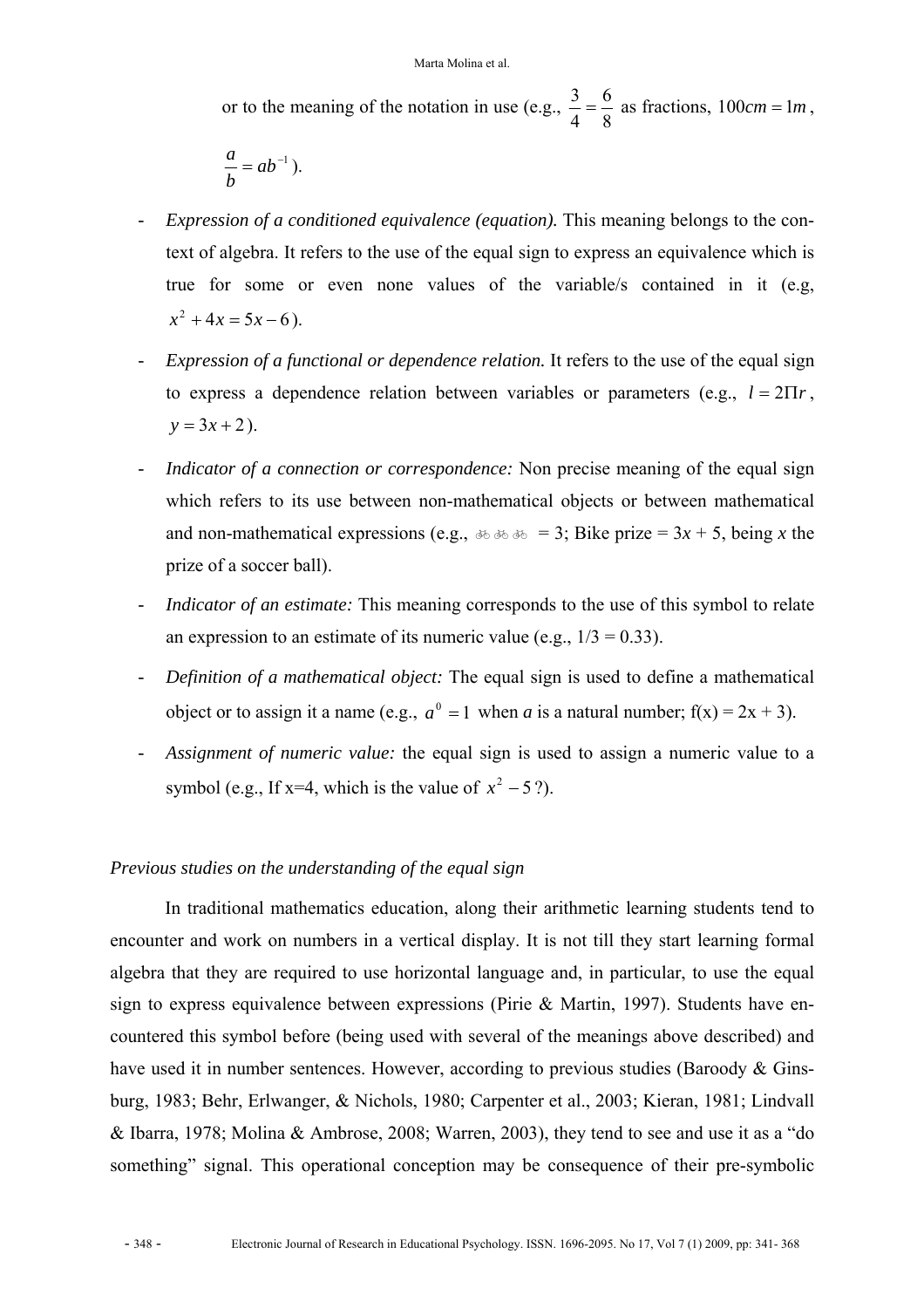arithmetic knowledge, the use of calculator or some cognitive limitations, but the procedural conception of arithmetic that students tend to develop in traditional arithmetic teaching is highlighted as the main factor.

According to the above referred studies, when students confront arithmetic expressions, they tend to focus on performing the operations expressed, usually by reading form left to right. They do not look at the expression as a whole neither they see number sentences as expressions of a relation but as some operations to perform and an answer. Students do not accept sentences of non-conventional ways (e.g.,  $a = a$ ,  $c = a \pm b \& a \pm b = c \pm d$ ) and, when they find difficulties in a sentence, they tend to combine the numbers in the way they consider more convenient according to the size of the numbers and to the operations involved ―not to the structure of the sentence―. So, students may operate all the numbers together or just those on one side of the equal sign, or they may repeat any of the numbers in the sentence. They also evidence the necessity of closure of expressions, that is, somewhere in the sentence they need to see the numeric value of the expressions.

This operational conception of arithmetic expressions, and of the equal sign, as well as the necessity of closure of expression are not usually challenged till students start learning algebra, and then, students show resistance to accept/adopt the equal sign as expression of equivalence (Byers & Herscovich, 1977; Mevarech &Yitschak, 1983). A careful introduction of the equal sign which considers its multiple meanings, particularly its meaning as expression of equivalence, is recommended by the above authors to diminish the students' cognitive resistance to accept this meaning and to ease the development of their understanding of the equal sign.

#### **Method**

The data presented in this paper come from a teaching experiment (Molina, Castro & Castro, 2007; Steffe & Thompson, 2000) which shares the features of research design as identified by Cobb and his colleagues (Cobb, Confrey, diSessa, Lehrer & Schauble, 2003). It is an explanative study with two broad objectives (a) to analyse the students´ understanding of number sentences, particularly of the equal sign, and its evolution, and (b) to study the use and development of relational thinking that students display when being asked to determine the validity of addition and subtraction number sentences (Molina, 2006). The results presented in this paper are concerned with the first objective.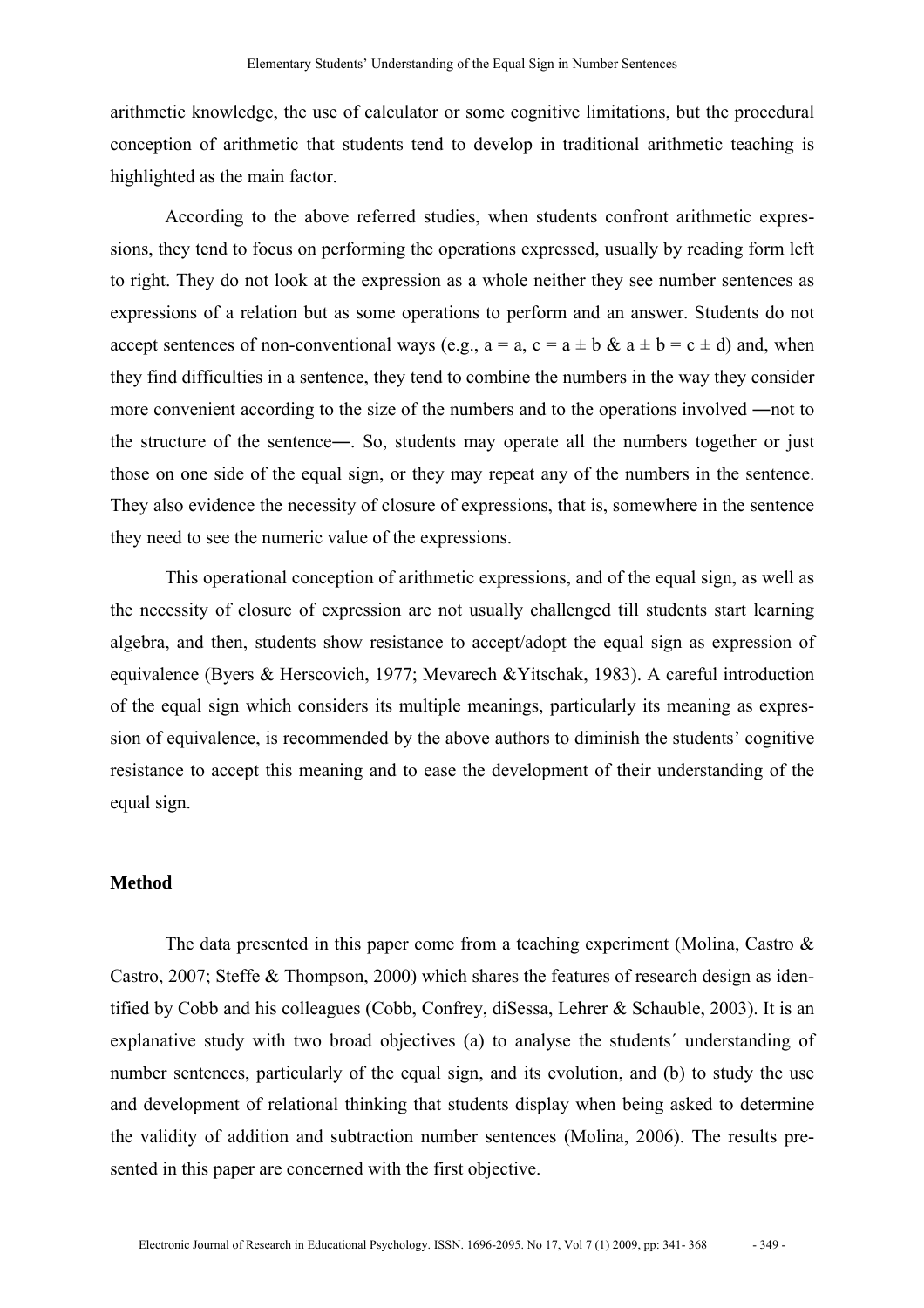The term relational thinking refers to students´ recognition and use of relationships between elements in number sentences and expressions to construct their solving strategy (Carpenter et al., 2003; Molina, 2006; Stephens, 2006), what we recognize as a specific type of algebraic thinking. When using relational thinking, students consider sentences and expressions as wholes (instead of as processes to carry out step by step), analyze them, discern some details and recognize some relations, and finally exploit these relations to construct a solution strategy (In a broader context Hejny, Jirotkova & Kratochvilova (2006) named this approach as conceptual meta-strategies).

#### *Participants*

We worked with a class of  $26<sup>3</sup>$  eight-nine year old Spanish students (12 male and 14 females) from a state school in the region of Granada (Spain). Three of the students received extra support in mathematics at school. The selection of this group of students was due to its availability to participate in the study.

The students were not used to work with number sentences with operational signs in both sides, but sometimes they used to encounter this type of sentences in their textbook in activities or explanations regarding the use of brackets (e.g.,  $5 + (6 + 8) = (5 + 6) + 8$ ), various addends computations (e.g.  $12 + 8 + 10 = 20 + 10 = 30$ ) or an arithmetic property (e.g.,  $127 +$  $48 = 48 + 127$ ). The official teacher was especially concerned about the meaning of mathematical symbols and used to emphasize it in his daily teaching. Therefore we expected some students may display the numerical equivalence meaning. Relational thinking was not promoted in their regular instruction. Only some mental computation strategies were addressed. They were presented to the students as "tricks" and their use was not promoted in daily computation practice.

#### *Instruments*

We worked with the students along six one-hour in-class sessions, over a period of one year. The second session was two months after the first one. The sessions two, three, four and five were from one to two weeks apart. The final session was a written test at the beginning of the next academic course (eight months later). This timeline was chosen intentionally (except for vacation periods) because we wanted (a) the intervention to have a longer effect, (b) to

 $\overline{a}$ 

 $3$  The results will only refer to twenty-five students, as one student only attended session 1 and 4, and he did not solve the activities of session 4.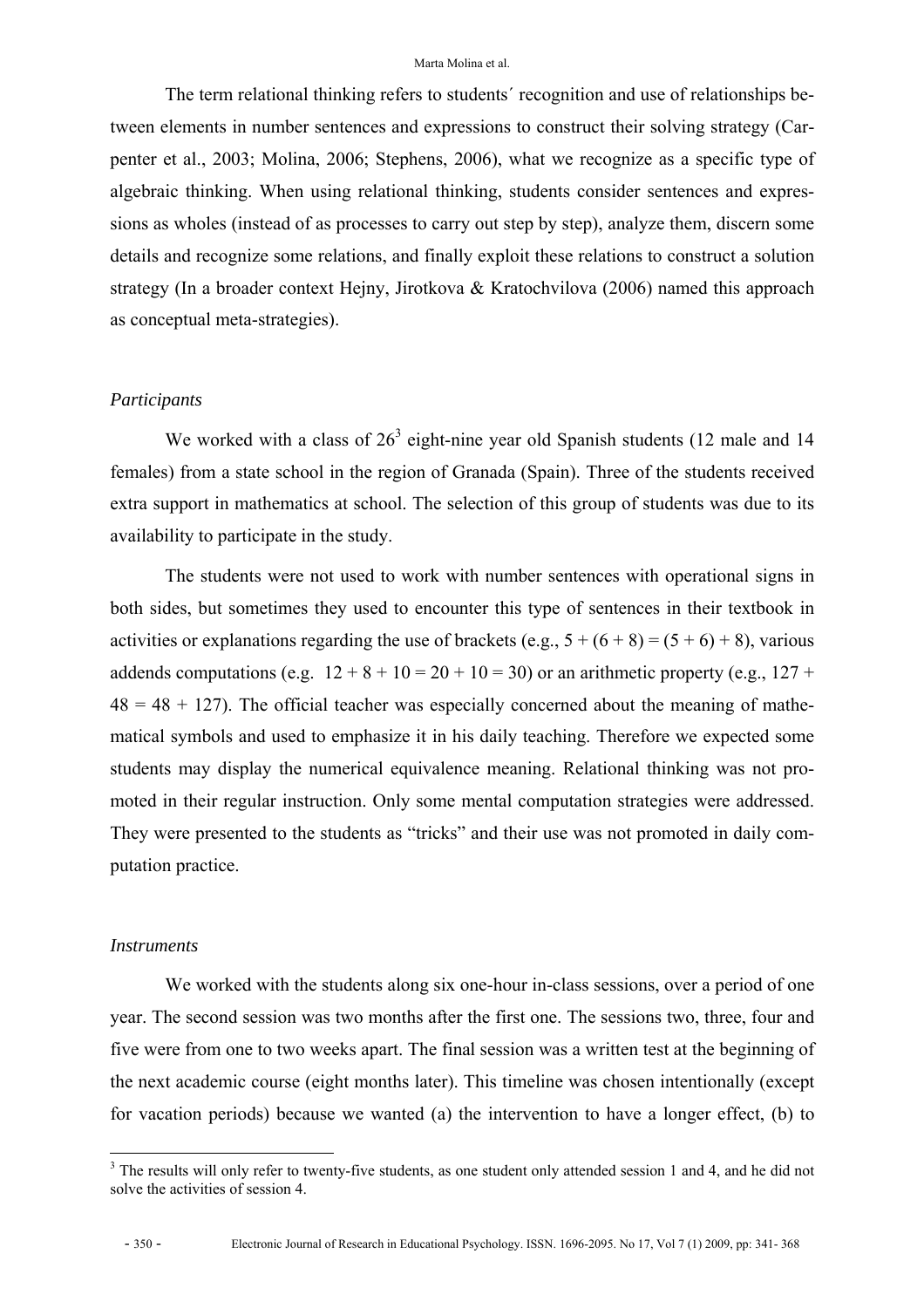reduce the probability of assessing a memory-based learning and, (c) to have sufficient time to analyze the data of each session and take decisions about the next in-class intervention.

We proposed the students missing-number and true/false number sentences — that is closed sentences which may be true or false (e.g.  $27 - 14 + 14 = 26$ ,  $78 - 45 = 77 - 44$ ) — in individual written activities, whole group discussions and individual interviews. We chose these various formats of interventions because we wanted to (a) provide time for individual working and reflection, (b) promote students´ exchange and comparison of ideas, and (c) have opportunities to closely access some students´ thinking.

The proposed sentences included numbers using one, two or three digits and the operations of addition and subtraction. Some were sentences with all the operations included in one side of the equation (e.g.,  $100 - 94 + 94 = 100$ ,  $\Box = 25 - 12$ ), that is action sentences<sup>4</sup>, where the equal sign is mostly interpreted as indicating the answer to the computation on its left side (Behr et al., 1980). Others were non-action sentences, that is sentences with no operational symbols (e.g.,  $12 = 12$ ) or which contain operational symbols in both sides of the equal sign (e.g.  $14 + 6 = 10 + 10$ ). The sentences were based on the following arithmetic properties:

- commutative property of addition (e.g.,  $10 + 4 = 4 + 10$ ),
- non-commutability of subtraction (e.g.,  $15 6 = 6 15$ ).
- inverse relation of addition and subtraction (e.g.,  $100 94 + 94 = 100$ ;  $27 - 14 + 14 = 26$ ,
- compensation relation (e.g.,  $13 + 11 = 12 + 12$ ;  $78 45 = 77 44$ ),
- unity element of addition (e.g.,  $0 + 325 = 326$ ;  $125 0 = 125$ ),
- inverse element (e.g.,  $100 100 = 1$ ),
- composition/decomposition relationships (e.g.,  $78 16 = 78 10 6$ ;  $7 + 7 + 9 = 14 + 9$ ) and
- relative size comparisons (e.g.,  $37 + 22 = 300$ ;  $72 = 56 14$ ).

Therefore, they could be solved by using relational thinking as well as by calculation. Due to the different objectives of each session (described below) missing-number number sentences were used in session 1 and part of session 2, and true/false sentences in the other sessions. Missing-number sentences have proved to be useful for revealing different conceptions and challenging children to reconsider their interpretations of the equal sign, while

 $\overline{a}$ 

<sup>&</sup>lt;sup>4</sup> We used Behr et al. (1980) distinction between action and non-action sentences.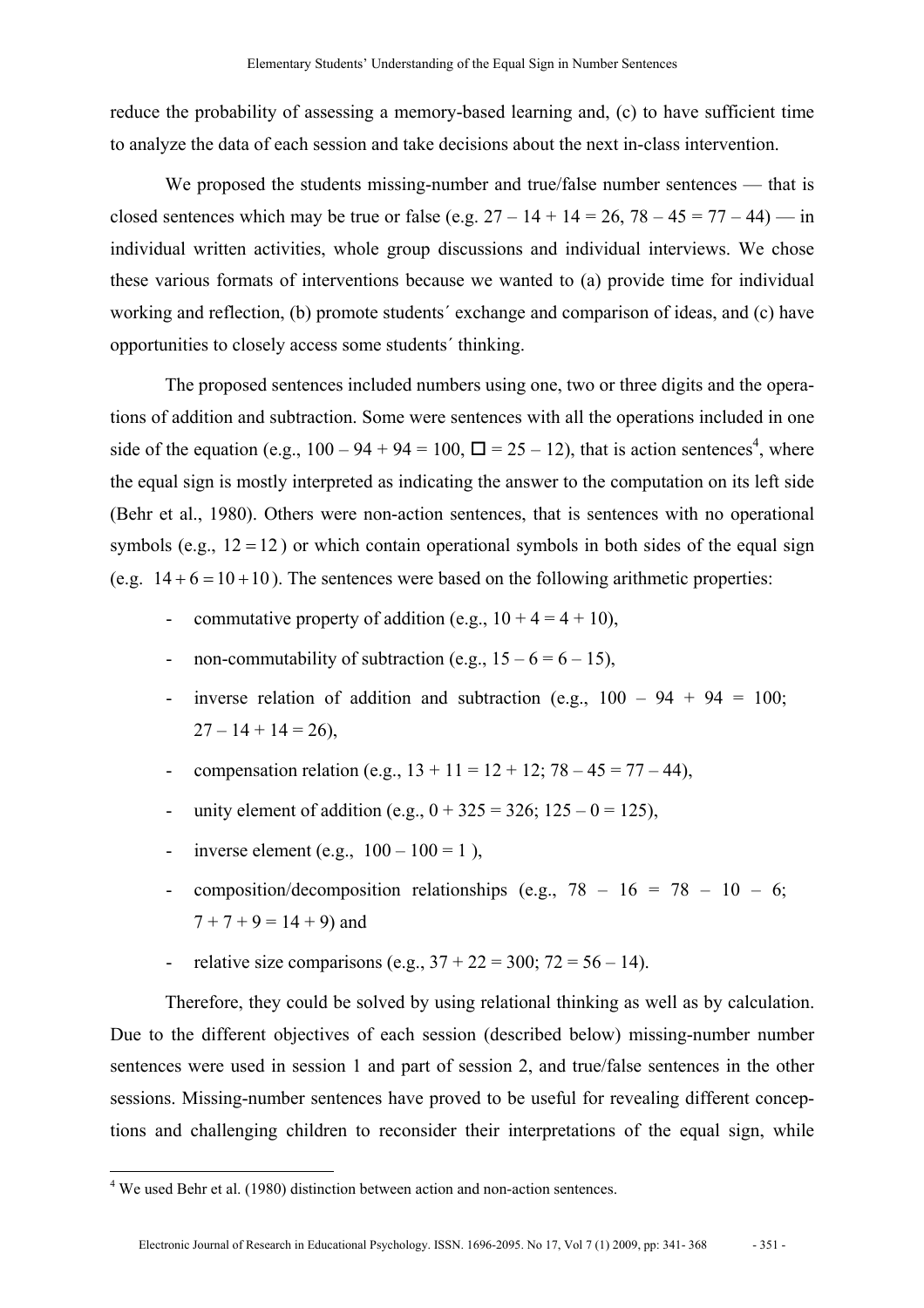true/false sentences help challenge students' computational mindset (Molina & Ambrose, 2008).

Students were asked to complete missing-number sentences and to explain how they solved it. In the true/false sentences, they were asked to determine their truth status and to provide a justification for their answers<sup>5</sup>. In the discussions students were encouraged to articulate their strategies―so that everyone was exposed to a range of approaches, from the computational to the relational―, and to provide justifications when asked. Justifications of their responses were demanded to the students as a way to access their thinking, their ways of "seeing" the sentences, and to elicit their appreciation and verbalization of relations as well as the recognition of properties.

The first two sessions were directed to assessing and extending students' understanding of the equal sign and detecting spontaneous evidences of use of relational thinking. Due to these objectives, in session 1 we asked the students to solve individually a written task composed by the following missing-number sentences:

| $8 + 4 = \Box + 5$     | $\Box = 25 - 12$   | $14 + \square = 13 + 4$ |
|------------------------|--------------------|-------------------------|
| $13 - 7 = \square - 6$ | $\Box$ + 4 = 5 + 7 | $12 + 7 = 7 + \Box$     |

After this task, there was a plenary discussion about their answers and the way they got them. In this way students´ conceptions about the equal sign and the strategies they used to solve the sentences started to become explicit.

In session 2 students solved individually a written task with the following missingnumber sentences which were designed to explore some of the difficulties evidenced by the students in the previous session and to examine the stability of students´ understanding of the equal sign:

| $12 - 4 = 13 - \Box$  | $\Box - 6 = 15 - 7$     | $14 - 9 = \Box - 10$ |
|-----------------------|-------------------------|----------------------|
| $9 - 4 = \square - 3$ | $17 - \square = 18 - 8$ |                      |

After having a whole group discussion about these sentences which involved justifications on demand, students were asked to construct their own addition and subtraction sentences with operations on both sides. With this last task we wanted to (a) contrast our conjec-

 5 Along the paper, we will use the expression "to solve" a true/false number sentence to refer to the process of determining the truth status of the sentence and providing a justification for it.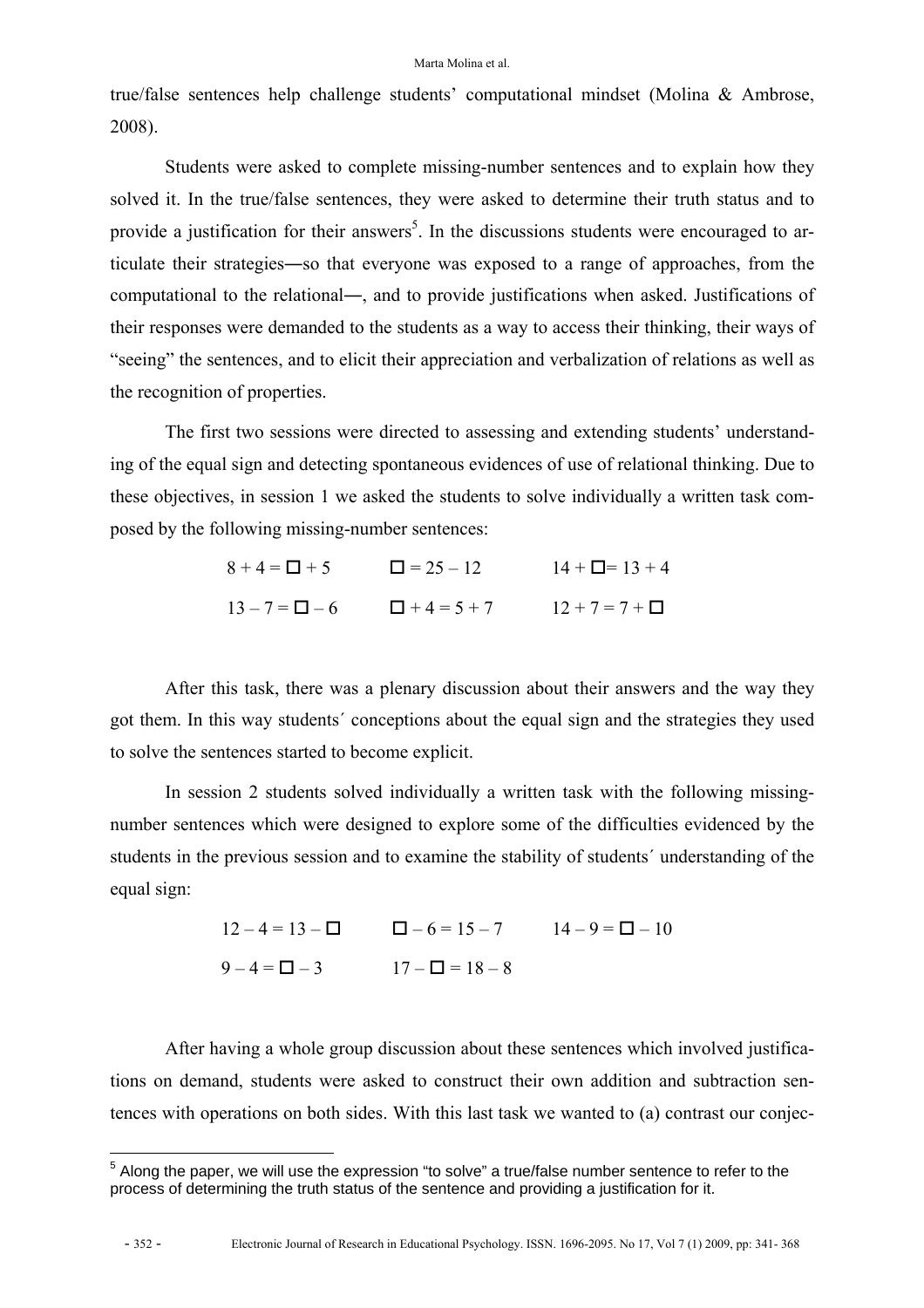ture about each student's understanding of the equal sign (which was based on students´ previous explanations to the sentences) by asking them to do an active use of this sign, and (b) to check if they had noticed the richness in relations of the proposed sentences―although all but two students had not yet evidenced relational thinking. Finally, in this session there was a short guided discussion of some students´ sentences which we considered could lead to verbalizations of relational thinking:

> $15 - 15 = 0 - 0$   $10 + 120 = 100 + 20$   $11 + 11 = 11 + 11$  $10 + 4 = 10 + 4$   $1000 + 100 = 0$

This discussion made explicit that some sentences could be solved without performing any operation.

From the third session on, we promoted students´ use and display of relational thinking by encouraging the use of multiple ways of determining the truth value of a number sentence, asking them for ways of doing so without doing all the computations, and by showing a special appreciation of explanations based on relations. We did not promote the learning of specific relational strategies but the development of a habit of looking for relations, trying to help students make explicit and apply the knowledge of structural properties which they had from their previous arithmetic experience. Session 3, 4, 5 and 6 aimed to identify strategies used by the students when working on the sentences and to detect and analyze obstacles. Now we briefly describe the design of each of these sessions.

In session 3 we developed a plenary discussion with justifications on demand from the students´ responses to being asked if the following statements were true or false:

| $72 = 56 - 14$            | $13 - 5 + 5 = 13$             | $7+7+9=14+9$                            | $10 + 4 = 4 + 10$   |
|---------------------------|-------------------------------|-----------------------------------------|---------------------|
| $10 - 7 = 10 - 4$         | $51 + 51 = 50 + 52$           | $78 - 16 = 78 - 10 - 6$ $0 + 325 = 326$ |                     |
| $24 - 24 = 0$             | $15 - 6 = 6 - 15$             | $7 + 3 = 10 + 3$                        | $37 + 22 = 300$     |
| $78 - 45 = 77 - 44$       | $125 - 0 = 125$               | $62 - 13 + 13 = 65$                     | $27 - 14 + 14 = 26$ |
| $100 + 94 - 94 = 100$     | $93 = 93$                     | $19 - 3 = 18 - 2$                       | $7 = 12$            |
| $27 - 14 + 14 = 26$       | $24-15=24-10-5$ $13+11=12+12$ |                                         | $100 - 100 = 1$     |
| $231 + 48 = 231 + 40 + 8$ |                               |                                         |                     |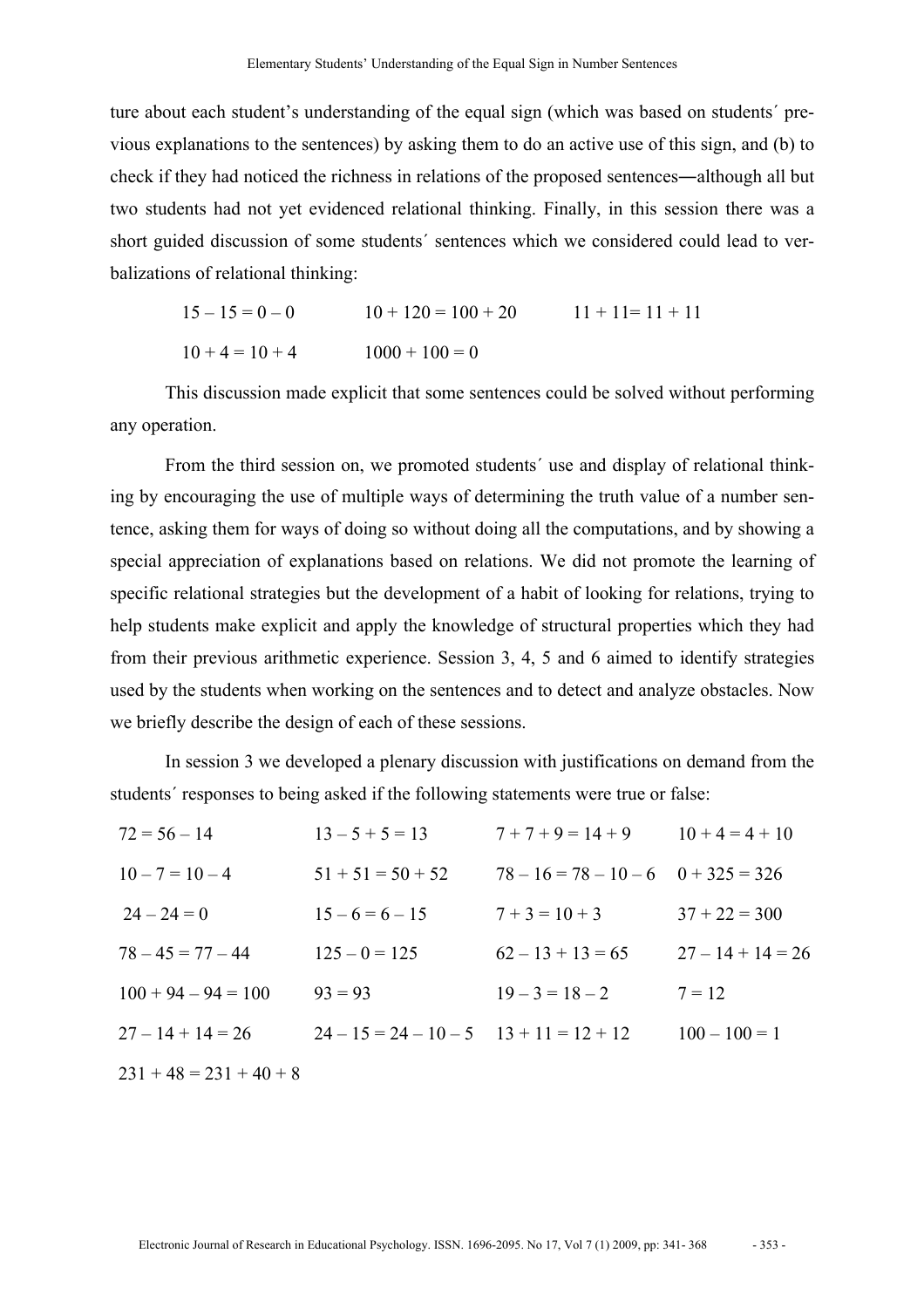In the design of these sentences we balanced the inclusion of: (a) true and false sentences, (b) numbers lower than 30 and numbers from 50 to 326, (c) sentences based on each of the arithmetic properties before mentioned.

In session 4 students individually solved a written task consisting of true/false sentences similar to those used on session 3 (see the particular sentences considered in table 1). Students had to decide if the sentences were true or false, justify their decision and, if they considered the sentence false, to propose a correction.

 In session 5 semi-structured interviews were conducted with half of the students. We chose them depending on the use of relational thinking evidenced in previous sessions. We selected two to three students from each of the following categories: (a) No use of relational thinking evidenced; (b) Use of relational thinking evidenced just occasionally; (c) Half use and half non-use of relational thinking evidenced; (d) Use of relational thinking evidenced in most sentences, (e) unclear behaviour. The aim of this session was to deepen on the study of students´ use of relational thinking. We probed these students with true/false sentences which were different to the ones where they had evidenced use of relational thinking in previous sessions, but similar to the sentences considered in session 3. As before, they were asked to justify their answers.

Session 6 was an assessment session in which students were probed with the same individual written task used in session 4.

Along the six sessions, we did an exhaustive data collection as the considered methodology recommends. We collected students´ individual written work in all sessions to inform our assessment of each student's thinking. In addition, we video recorded the whole-group discussions and audio recorded the interviews. These recordings were complemented with the researchers´ field-notes about the in-class interventions as well as about the researchers´ meetings.

#### *Procedure*

We individually analyzed each students' answer in each sentence and compared it to his/her responses to other sentences in the same session and in other sessions, as well as to other students´ responses. This analysis combined data from students´ written work and students´ oral explanations in discussions and interviews.

To address the first objective of this teaching experiment, we analyzed: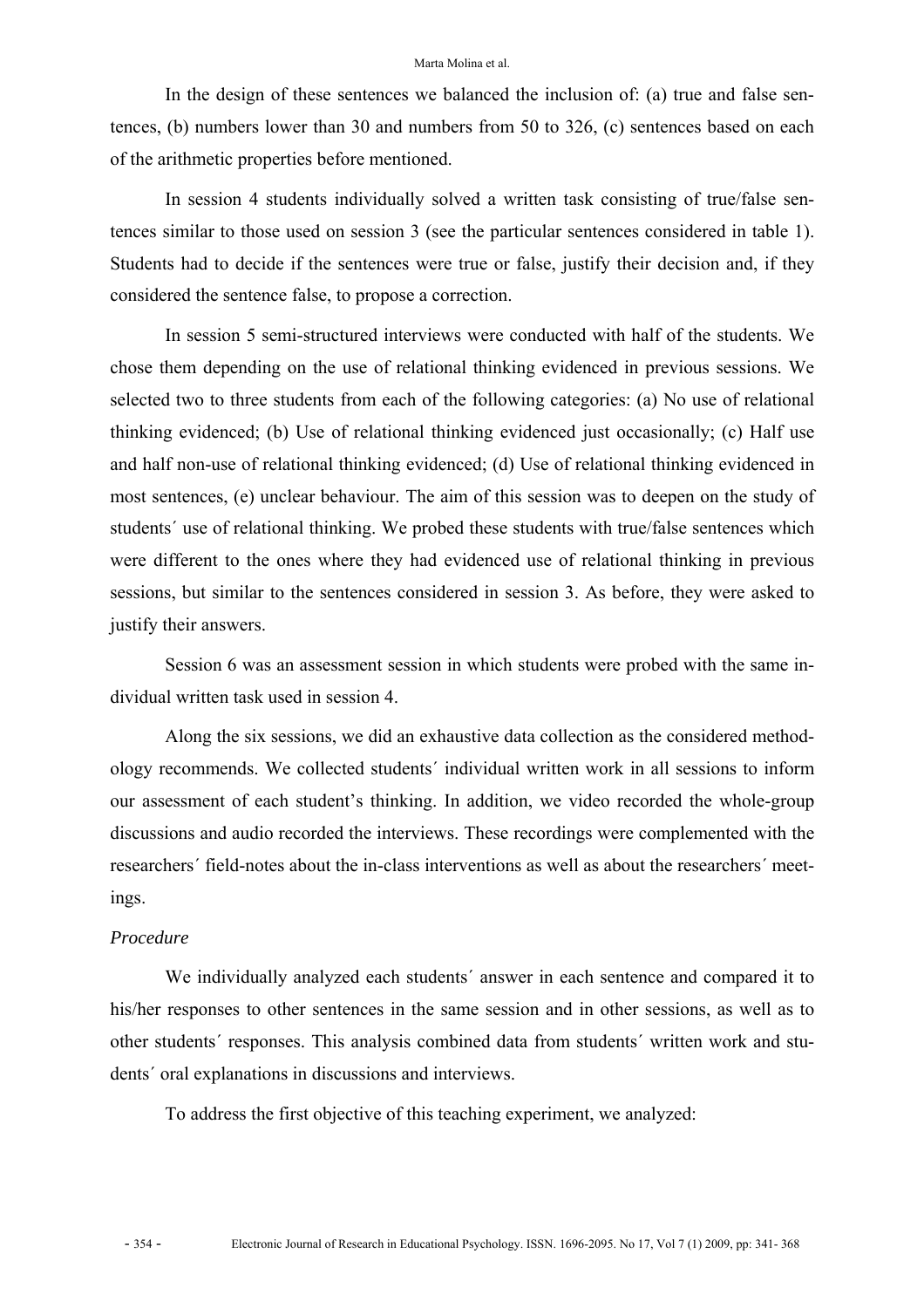- a) The meanings of the equal sign evidenced by the students through their answers and explanations. We took as reference the meanings of this symbol in school arithmetic that we identified in the literature review.
- b) The way in which students combined the terms of the sentences to solve them. This second criterion attends to if the students ignored any of the terms or modified their disposition within the sentence (e.g., they interpreted the right side in the sentence  $14 - 9 = \square - 10$  as  $10 - \square$ ). This syntactic criterion allowed us to precise how students made sense of the sentences and to explore their knowledge about the conventions which regulate the writing and reading of number sentences and expressions.

#### **Data analysis and results**

We first describe the equal sign meanings identified in the students´ productions. They are later used to stablish levels of understanding of the equal sign which allow us to analyze the students´ understanding of this symbol and its evolution along the teaching experiment sessions.

#### *Equal sign meanings evidenced*

When analyzing the students' responses in all the sessions we detected the use of four different meanings of the equal sign: *operator, expression of an action, numerical equivalence and numerical sameness.* In table 1 we summarize and exemplify the type of responses that students provided in each type of sentence when making use of the two operational meanings operator and expression of an action. The information in this table show that when making efforts to understand the sentences and find out an answer, students ignored terms of the sentence, combined terms from different sides of the equal sign, computed together all the numbers in the sentence or read part of the sentence backwards.

**Table 1.** *Type of responses associated to the operational meanings of the equal sign evidenced and examples.*

|                   | <b>OPERATOR</b><br>Non action<br>Action |   |              | <b>EXPRESSION OF</b> |           |            |                      |  |
|-------------------|-----------------------------------------|---|--------------|----------------------|-----------|------------|----------------------|--|
|                   |                                         |   |              | <b>ACTION</b>        |           |            |                      |  |
|                   |                                         |   |              | Action               |           | Non action |                      |  |
|                   | sentences                               |   | Sentences    |                      | sentences |            | sentences            |  |
| Type of responses |                                         |   |              | Left Right Both None |           |            | Left Right Both None |  |
| Correct           | Χ                                       |   |              |                      |           |            |                      |  |
| <b>NR</b>         |                                         | v | $\mathbf{v}$ |                      |           |            |                      |  |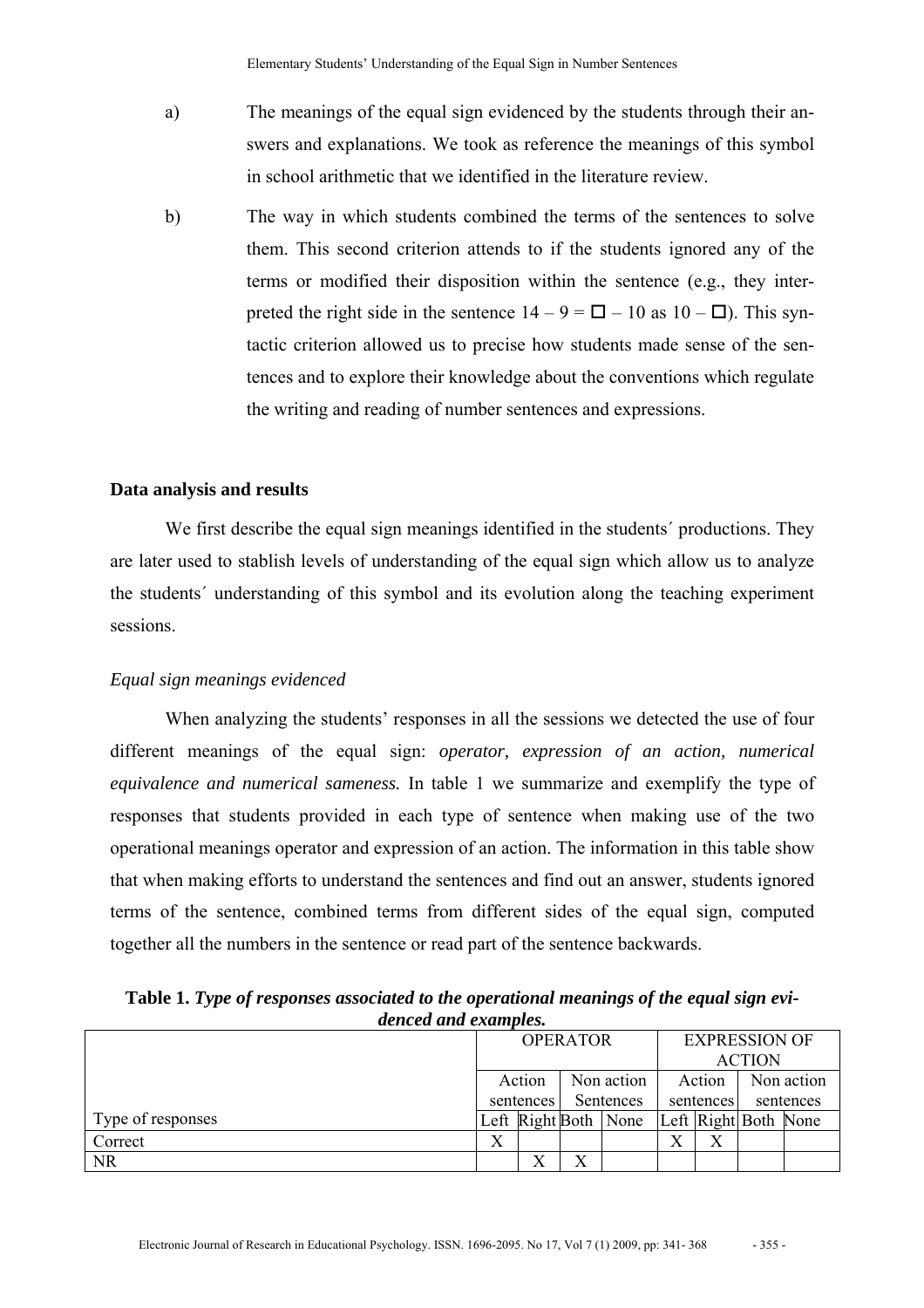|                                                                         |           | <b>OPERATOR</b> |                      |           | <b>EXPRESSION OF</b> |            |
|-------------------------------------------------------------------------|-----------|-----------------|----------------------|-----------|----------------------|------------|
|                                                                         |           |                 |                      |           | <b>ACTION</b>        |            |
|                                                                         | Action    |                 | Non action           | Action    |                      | Non action |
|                                                                         | sentences |                 | Sentences            | sentences |                      | sentences  |
| Type of responses                                                       |           |                 | Left Right Both None |           | Left Right Both None |            |
| Reject the sentence as it is and transform it in an ac-                 | X         | X               | X                    |           | X                    | X          |
| tion sentence with the operations on the left side (e.g.,               |           |                 |                      |           |                      |            |
| Replacing 6+4+18=10+18 by 6+4+18=28).                                   |           |                 |                      |           |                      |            |
| Ignore one of the terms and consider only a part of the                 |           | X               |                      |           | X                    |            |
| sentence of the form $a \pm b = c$ (e.g., Answering that                |           |                 |                      |           |                      |            |
| $53+41=54+40$ is false because $53+41$ is not 40)                       |           |                 |                      |           |                      |            |
| Ignore one of the terms and consider only a part of the                 |           |                 |                      |           | $\mathbf{X}$         |            |
| sentence of the form $c=a \pm b$ (e.g., Answering 17 to the             |           |                 |                      |           |                      |            |
| sentence $14 + \square = 13 + 4$ .                                      |           |                 |                      |           |                      |            |
| Combine two of the terms in the sentences by inter-                     | X         | X               |                      |           | X                    |            |
| preting the sentence from left to right, not respecting                 |           |                 |                      |           |                      |            |
| the structure of the sentence and occasionally ignoring                 |           |                 |                      |           |                      |            |
| some elements (e.g., answering 1 in $9-4=\square-3$ because             |           |                 |                      |           |                      |            |
| $4-1=3$                                                                 |           |                 |                      |           |                      |            |
| Combine two of the terms in the sentences by inter-                     |           |                 |                      |           | X                    |            |
| preting the sentence from right to left (backwards),                    |           |                 |                      |           |                      |            |
| ignoring some elements (e.g., answering 1 to the sen-                   |           |                 |                      |           |                      |            |
| tence $14-9=$ $\Box$ -10 because $10-1=9$ )                             |           |                 |                      |           |                      |            |
| Compute all the numbers in the sentence together                        |           | X               |                      |           | X                    |            |
| (e.g., Answering 26 to the sentence $12+7=7+$ <b><math>\Box</math>)</b> |           |                 |                      |           |                      |            |
| Repeat one the terms (e.g., answering 25 to $\Box$ =25-                 | X         | X               |                      |           | X                    |            |
| $12$ ).                                                                 |           |                 |                      |           |                      |            |
| Build a chain of operations (e.g., Completing the sen-                  |           | X               |                      |           | X                    |            |
| tence $8+4=$ $\Box$ +5 as follows $8+4=12+5=17$ )                       |           |                 |                      |           |                      |            |

O=open sentence; C=closed sentence (true/false)

The third row refers to the side of the equal sign in which the operations appear within the sentence.

The *numerical equivalence* meaning leaded students to answer correctly non-action sentences (except for possible computational errors). For example, Felix and Felipe evidenced this meaning of the equal sign by explaining as follows the validity of the sentence 53 + 41 = 54 + 40 : "*True because* 53 + 41 = 54 + 40 *is the same by just taking a number from one addend and adding it to the other",* "*True because it gives the same"* (after having computed  $53 + 41 = 94$  and  $54 + 40 = 94$ ).

The *numerical sameness* meaning refers to the use of the equal sign to express some resemblance or sameness between expressions, that is, to relate expressions in which various terms are repeated (e.g.,  $122 + 35 - 35 = 122$ ,  $12 - 5 = 5 - 12$  &  $4 + 7 = 7 - 4$ ) or expressions with similar structure<sup>6</sup> (e.g.,  $17 - 7 = 18 - 8$ ). This meaning implies not considering important the relative position of the terms, the operational signs that relate them or, their position in relation to the equal sign. As examples of students responses evidencing this meaning of the

 $\overline{a}$ 

<sup>&</sup>lt;sup>6</sup> Here we used the term structure to refer to what Kieran (1989) named surface structure of a numeric or algebraic expression: the disposition of the terms and operational signs regulated by the restrictions of the order of operations.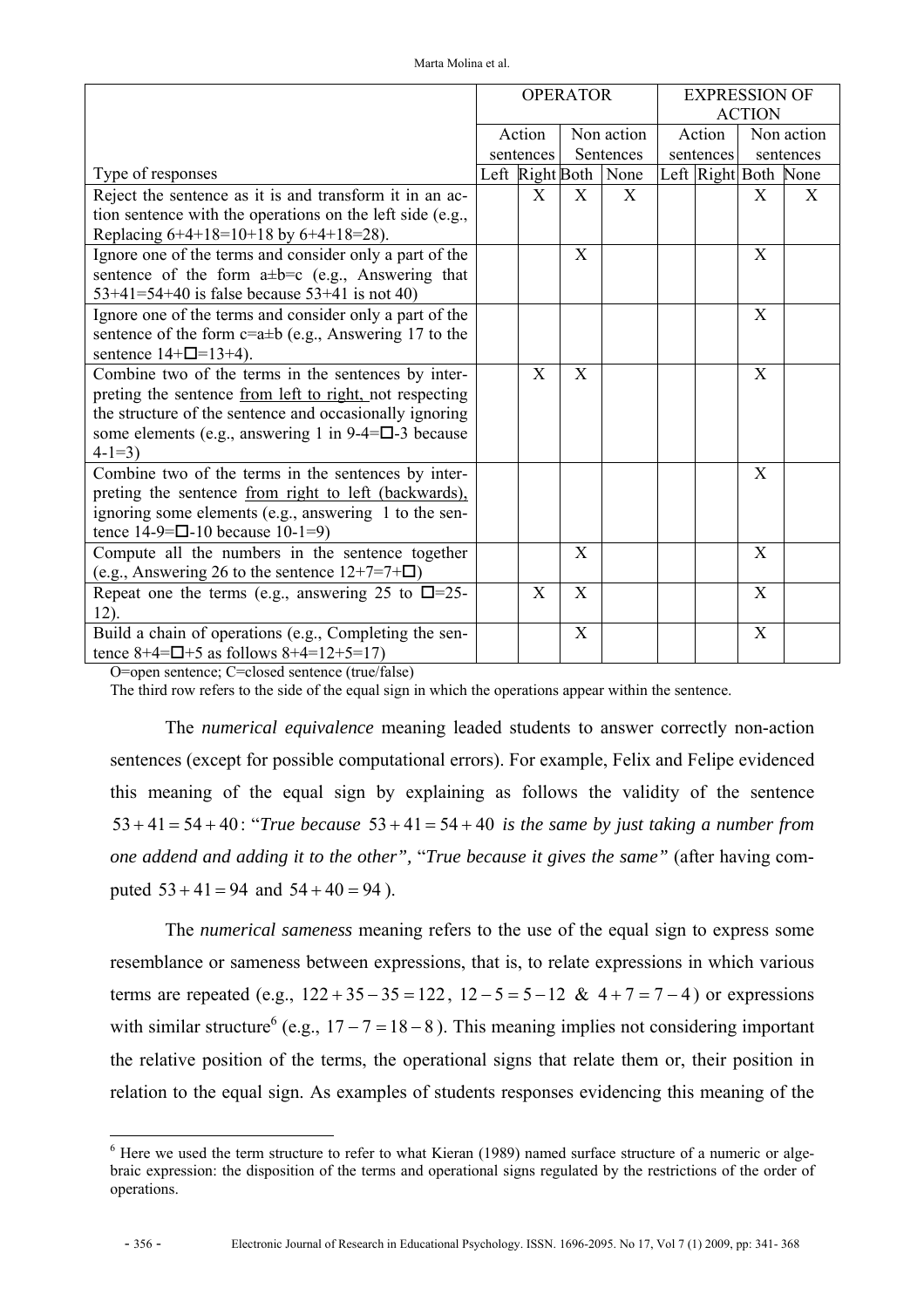equal sign, we highlight the sentences constructed by Miriam and Celia in session 2 (see figures 1 and 2) as well as their responses from session 4 and 6 in the sentences  $6 + 4 + 18 = 10 + 18$  and  $17 - 12 = 16 - 11$  (see below) in which they demanded the expressions in both sides to include the same numbers in order for the sentence to be true.

6 + 4 +18 = 10 +18 Miriam: *"False because it is not done well",* she proposed as correction  $18 = 18$ .

> Celia: *"False because it would be 6 + 4 and then 4 + 6, and there it said 10+18".*

17 −12 = 16 −11 Miriam: *"False because 17 – 12 is not 16 – 11",* she proposed as correction  $17 = 17$ .

> Celia: *"False because 17 – 12 is not equal to 16 – 11, it would be 11 – 16 and then 16 – 11"*

 $18 - 8 = 17 - 7$ ,  $8 - 18 = 17 - 7$ ,  $17 - 7 = 18 - 80$ 

*Figure 1*. Sentences written by Miriam on session 2



*Figure 2***. Sentences written by Celia on session 2** 

The numerical sameness meaning leaded students to consider true those sentences in which the same terms appeared several times —what we see as an over-generalization of the reflexive property of equality— or when they detected some resemblance between the expressions in both sides —by sometimes ignoring the operational symbols as well as the relative position of the terms and their position in relation to the equal sign—.

Table 2 shows the type of sentences which were built by students when making use of each of the meanings of the equal sign previously described.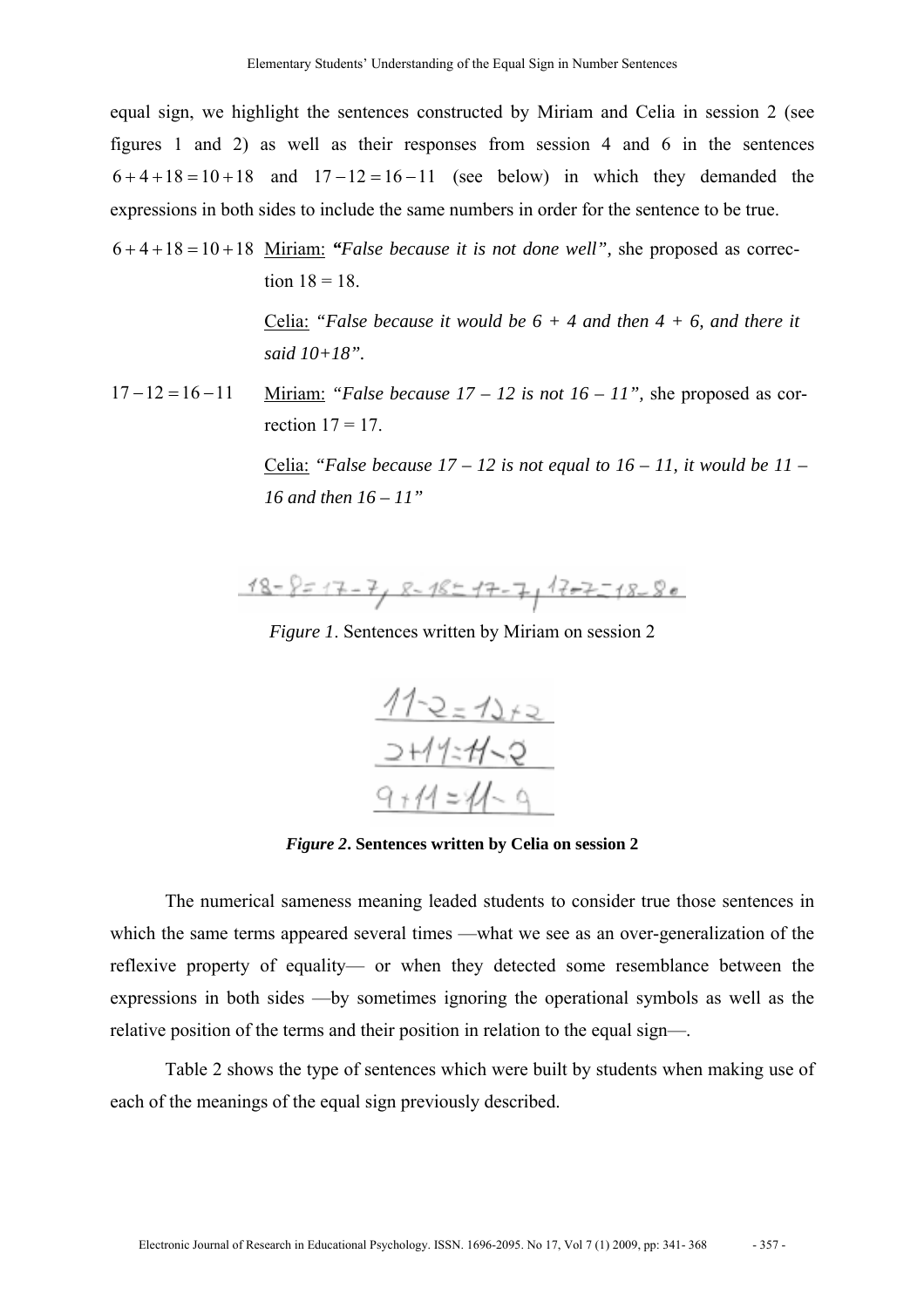|                                                    | Equal sign meanings |    |           |            |  |
|----------------------------------------------------|---------------------|----|-----------|------------|--|
|                                                    | Operational         |    |           | Relational |  |
| Type of sentences constructed                      | $\left( \right)$    | EA | <b>NE</b> | <b>NS</b>  |  |
| Action sentences with operation on the left side   | X                   | X  |           |            |  |
| Action sentences with operations on the right side |                     | X  |           |            |  |
| Non action sentences                               |                     |    | X         |            |  |
| Sentences that are a chain of operations           | X                   | X  |           |            |  |
| Sentences with various terms equal or alike        |                     |    |           | X          |  |

**Table 2.** *Type of sentences constructed when evidencing each meaning of the equal sign*

O=operator; EA=expression of an action; NE=numerical equivalence; NS=numerical sameness.

#### *Students´ understanding*

By using any of these four meanings students made sense of the sentences proposed. In many occasions students used different meanings in a set of sentences depending on the characteristics of each sentence. For example, on session 2 César evidenced the expression of an action meaning in the sentences  $8 + 4 = \Box + 5$  &  $14 + \Box = 13 + 4$  by answering 17 in both cases<sup>7</sup>, and the numerical equivalence meaning in at least one non-action sentence (he answered 12 to  $13 - 7 = \square - 6$ <sup>8</sup>.

Students accepted multiplicity of meanings for the equal sign and did not seem confused by the disconnection existing between them. Even in action sentences, sometimes students interpreted the equal sign differently depending on the operations involved —addition vs. subtraction— probably due to their lower mastery of subtraction. Students also tended to use an operational meaning of the equal sign whenever they encountered non-action sentences which were difficult for them in some way (e.g., due to the size of the numbers involved), despite having used the numerical equivalence meaning in other sentences. They also seemed to accept more than one solution for a same sentence.

Some students evidenced finding significant difficulties to make sense of action sentences with the operations on the right despite solving correctly action sentences with the operations on the left as well as non-action sentences. This fact suggests that the development of

 $\overline{a}$ 

<sup>&</sup>lt;sup>7</sup> In 8 + 4 =  $\Box$  + 5 the 17 is result of adding all the numbers in the sentence, while in 14 +  $\Box$  = 13 + 4 it comes from adding the numbers on the right side of the equal sign, that is, it is the numeric value of the expression on the right side.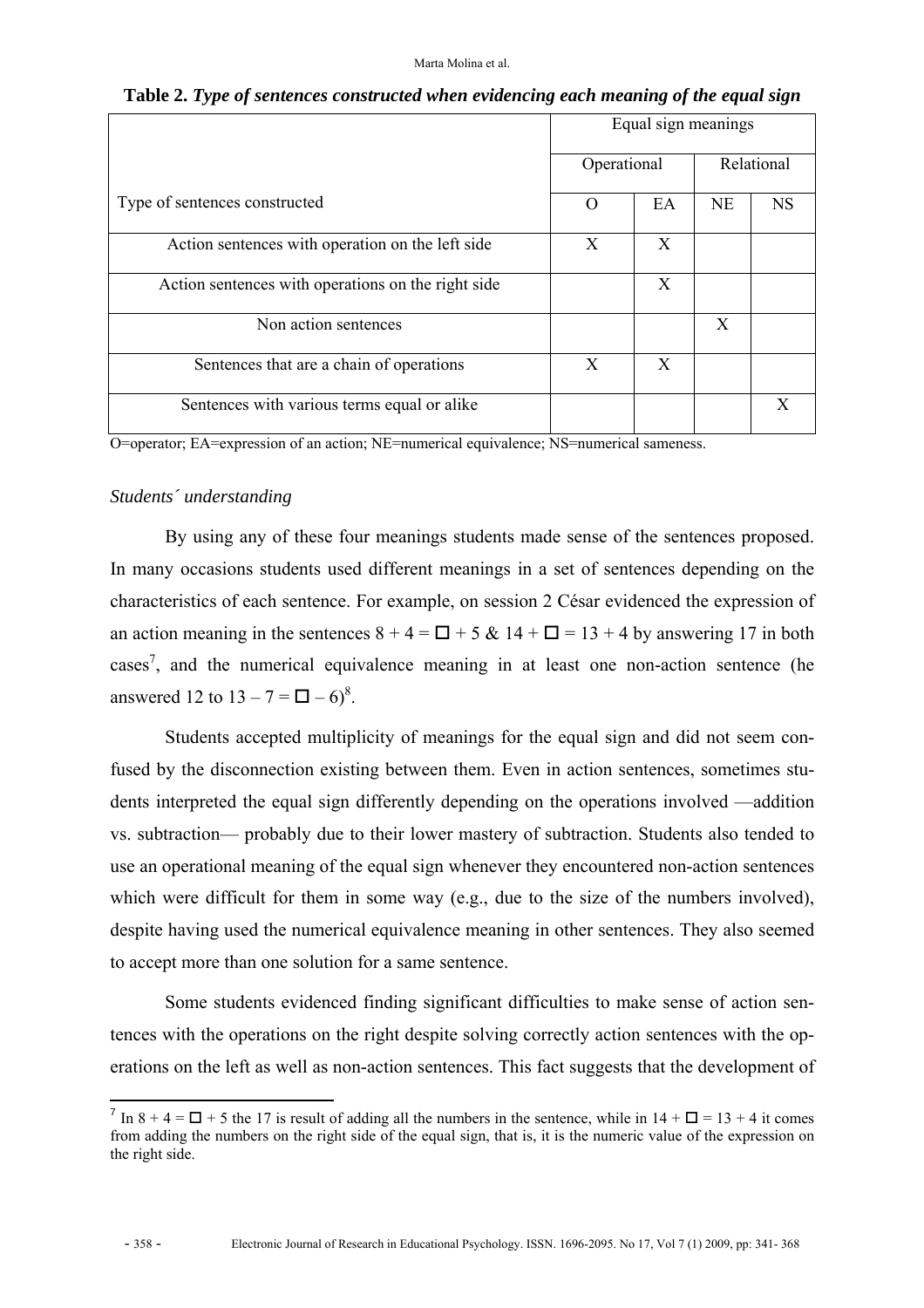the numerical equivalence meaning does not imply neither includes the development of the expression of an action meaning. The later is not a necessary step in the acquisition of understanding of the equal sign as the expression of equivalence.

#### *Levels of understanding of the sentences*

Having identified the meanings of the equal sign used by each student in each sentence, we distinguish three levels in the students´ understanding of the sentences: *operational, non-stable* and *advanced*. In table 3 we describe each of these levels by specifying the meanings of the equal sign evidenced in each type of sentence.

**Table 3.** *Correspondence between levels of understanding of the sentences and the meaning of the equal sign evidenced1* 

|                                       | Non action             |                   | Action sentences  |
|---------------------------------------|------------------------|-------------------|-------------------|
| Level                                 | sentences              | Operations on the | Operations on the |
|                                       |                        | right side        | left side         |
| 3 <sup>°</sup> Advanced understanding | NE                     | EA                |                   |
| 2° Non stable understanding           | $NE$ and $(EA$ or $O)$ | EA or O           |                   |
| 1° Operational understanding          | EA and/or $O$          | EA or O           |                   |

O= operator; EA= expression of an action; NE= numerical equivalence.

<sup>1</sup> In all the type of sentences considered, some students at different level in their understanding of the sentences evidenced the meaning numerical sameness.

According to table 3, students evidencing an advanced understanding of the equal sign solved correctly sentences of all the types considered (except for computation errors). For example we classify Jaime's understanding in session 1 as advanced because he solved correctly all the sentences we proposed them what included action sentences with the operations on the right side and non-action sentences (see table 4).

|  | $8+4=$ $\Box$ + 5 $\Box$ = 25-12 $\Box$ 14 + $\Box$ = 13 + 4 $\Box$ 12 + 7 = 7 + $\Box$ $\Box$ 13 - 7 = $\Box$ - 6 $\Box$ + 4 = 5 + 7 |  |  |
|--|---------------------------------------------------------------------------------------------------------------------------------------|--|--|
|  |                                                                                                                                       |  |  |

**Table 4.** *Jaime's answers to open number sentences proposed on session 1* 

Students evidencing a non-stable understanding used an operational meaning of the equal sign as well as the numeric equivalence meaning, when working on non-action number sentences. Therefore they occasionally evidenced some difficulties in recognizing these sentences as expressions of relations. This is the case of Cesar in session 2 (see example in the previous section of this paper).

 <sup>8</sup> <sup>8</sup> His other responses to non-action sentences could be result of computational errors when using the numerical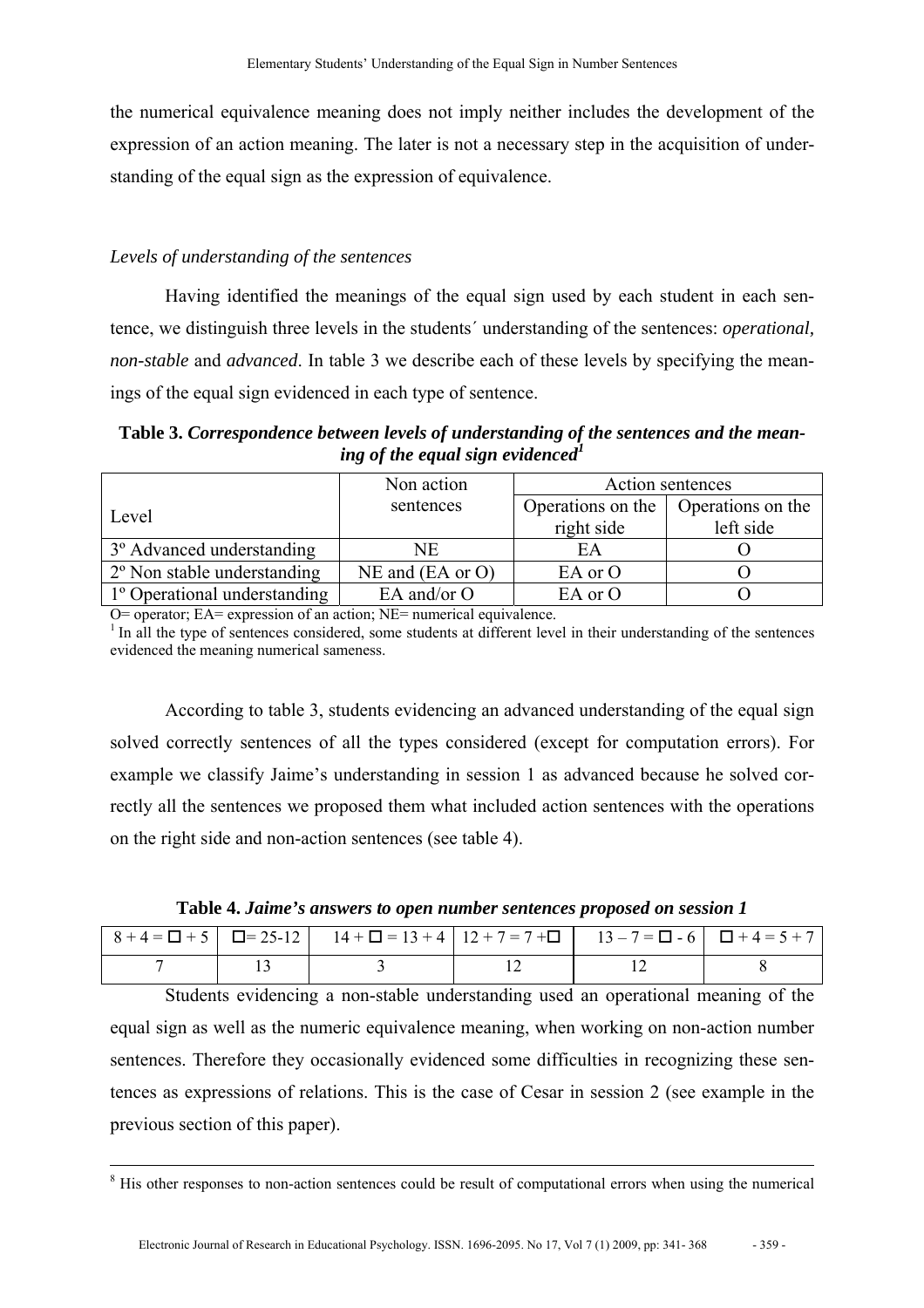The last level of understanding corresponds to an operational conception of the equal sign which is evidenced by the use of both or just one of the operational meanings of this symbol: operator and expression of an action. In this case students did not solve correctly any non-action sentences. For example, Miguel's understanding in session 4 is classified as operational because he used the operator meaning of the equal sign in all the non-action sentences by demanding one of the numbers on the right side to be the numeric value of the expression on the left side (e.g., "[ $75 + 23 = 23 + 75$ ] *False because*  $75 + 23$  *is not* 75 *nor 23").* In addition he showed this meaning in the action sentences considered but in these cases he successfully solved the sentences (e.g., "[75 −14 = 340 ] *False because 75 minus 14 is not 340").* 

#### *Evolution of students´ understanding*

We classified students' understanding of the sentences along the six sessions by using the above described levels (see table 5). In some occasions students´ understanding could not be identified. For example, this is the case of Celia in session 4. Most of her responses were positive or negative "readings" of the sentence which she used to justify its truth or falseness as in the following explanations: "[122 + 35 − 35 = 122] *False because 122 plus 35 minus 35 doesn't give 122",* "[16 +14 −14 = 36 ] True because *16 + 14 minus 14 gives 36".* Analyzing the information in Table 5 we observe that:

- Fourteen students evidenced a stable advanced understanding of the sentences.
- Six students evidenced this level of understanding but with certain instability:
	- o Felipe and Marcos showed an advanced understanding in all but one of the sessions. Their instability was caused by subtraction sentences considered in session 2 which were significantly more difficult for most of the students.
	- o Miriam and Blanca displayed this level in the firsts and lasts sessions. Their participation in session 3 was scarce, so it was impossible to identify their understanding. Our intervention encouraging the use of relational thinking had a negative effect in their understanding. Both students may had found difficulties in understanding relational solving strategies and, therefore, got confused about the meaning of the equal sign. This conjecture is supported by the computational tendency that they both displayed in their approach to all the sentences.

equivalence meaning of the equal sign (He answered 10 to both sentences  $12 + 7 = 7 + \square$  and  $\square + 4 = 5 + 7$ ).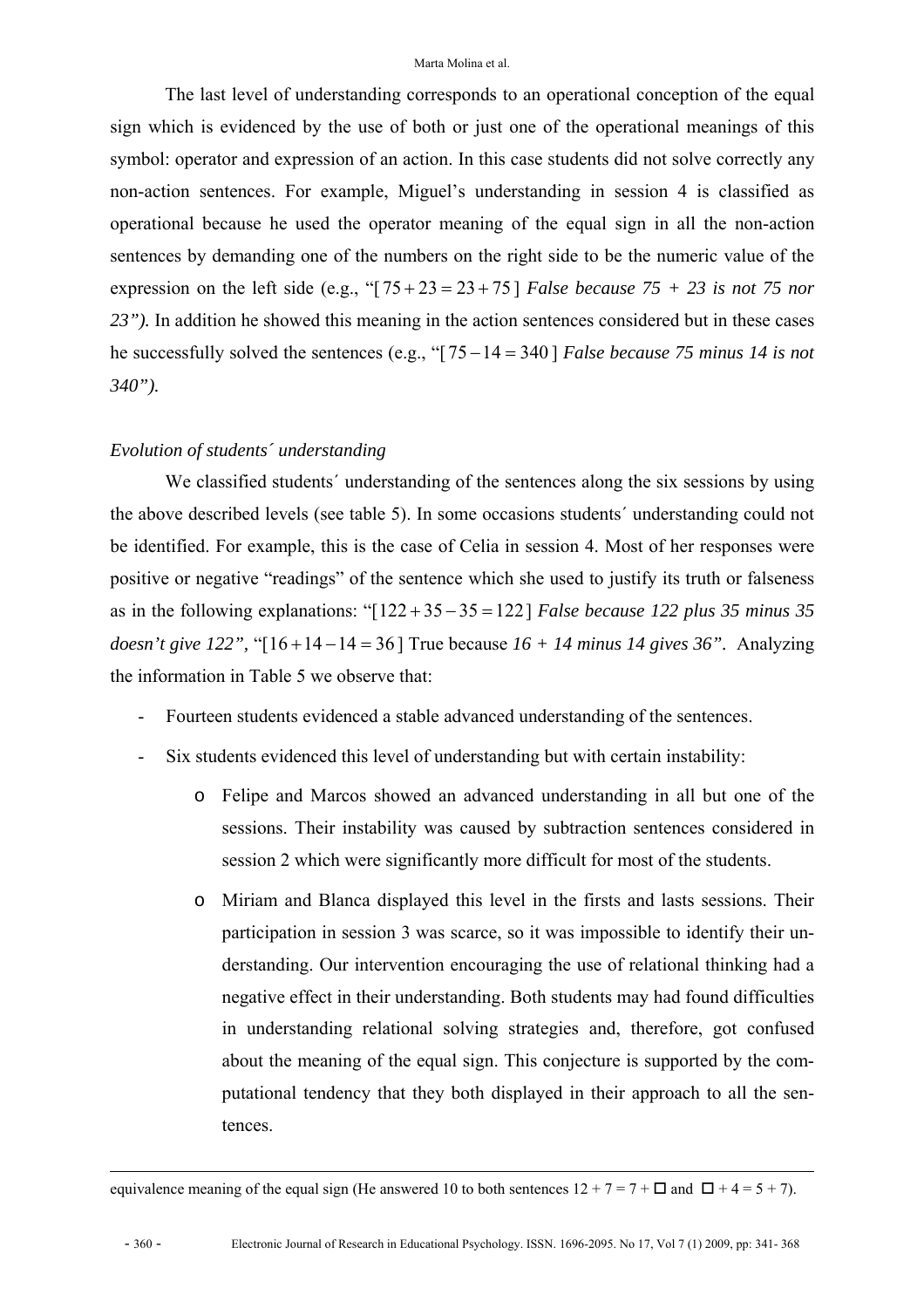o Cesar and Manuel evidenced an advanced understanding in the intermediate sessions. Both students displayed low arithmetic skills from the first session but fully engaged in the proposed activities. Our interventions may have helped them to develop their understanding although not enough for it to get stable.

|               | $N=26$  |           | $N=21$    | $N=22$       | $N=25$      | $N=13$  |
|---------------|---------|-----------|-----------|--------------|-------------|---------|
|               |         | Part I    | Part II   |              |             |         |
| Felipe        |         |           |           |              |             |         |
| Felix         |         |           |           |              | $_{\rm NS}$ |         |
| Roberto       |         |           |           |              |             |         |
| Marcos        |         |           |           |              |             |         |
| Ruben         |         |           |           |              | $_{\rm NS}$ |         |
| Miguel        |         |           |           |              |             |         |
| Cesar         |         |           |           |              |             |         |
| Clara         |         |           |           |              |             |         |
| Rocio         |         |           |           |              |             |         |
| Merche        |         |           |           |              |             |         |
| Jose          |         |           |           |              |             | $i$ NS? |
| David         |         |           |           |              |             |         |
| Belén         |         |           |           | $i$ NE ó NS? | <b>NS</b>   |         |
| Elena         |         |           |           |              |             |         |
| Carmen        |         |           |           |              |             |         |
| Miriam        |         | <b>NS</b> | $i$ NS?   |              | <b>NS</b>   |         |
| Jaime         |         |           |           |              |             |         |
| Noelia        |         |           |           |              |             |         |
| Javier        | $i$ NE? |           |           |              | NR          |         |
| Manuel        |         |           |           |              |             |         |
| Beatriz       |         |           |           | <b>NR</b>    |             |         |
| Maite         |         |           |           |              |             |         |
| Violeta       |         |           |           |              |             |         |
| Celia         |         |           | <b>NS</b> |              |             |         |
| <b>Blanca</b> |         |           |           |              |             |         |
| Ester         |         |           |           |              |             |         |

**Table 5.** *Students´ level of understanding evidenced in each session*

 $\Box$  = Meaning not identified  $\boxtimes$  = the student did not attend the session

NS = numerical sameness; NE= numerical equivalence; NR = Student did not answer

- Rocio and Beatriz showed a progression in their understanding and finally reached an advance understanding. In their case our intervention was enough for them to develop a stable understanding of the sentences.
- Miguel regressed in his understanding during the six sessions. As happened with Miriam and Blanca, our intervention encouraging the use of relational thinking had a negative effect in his understanding.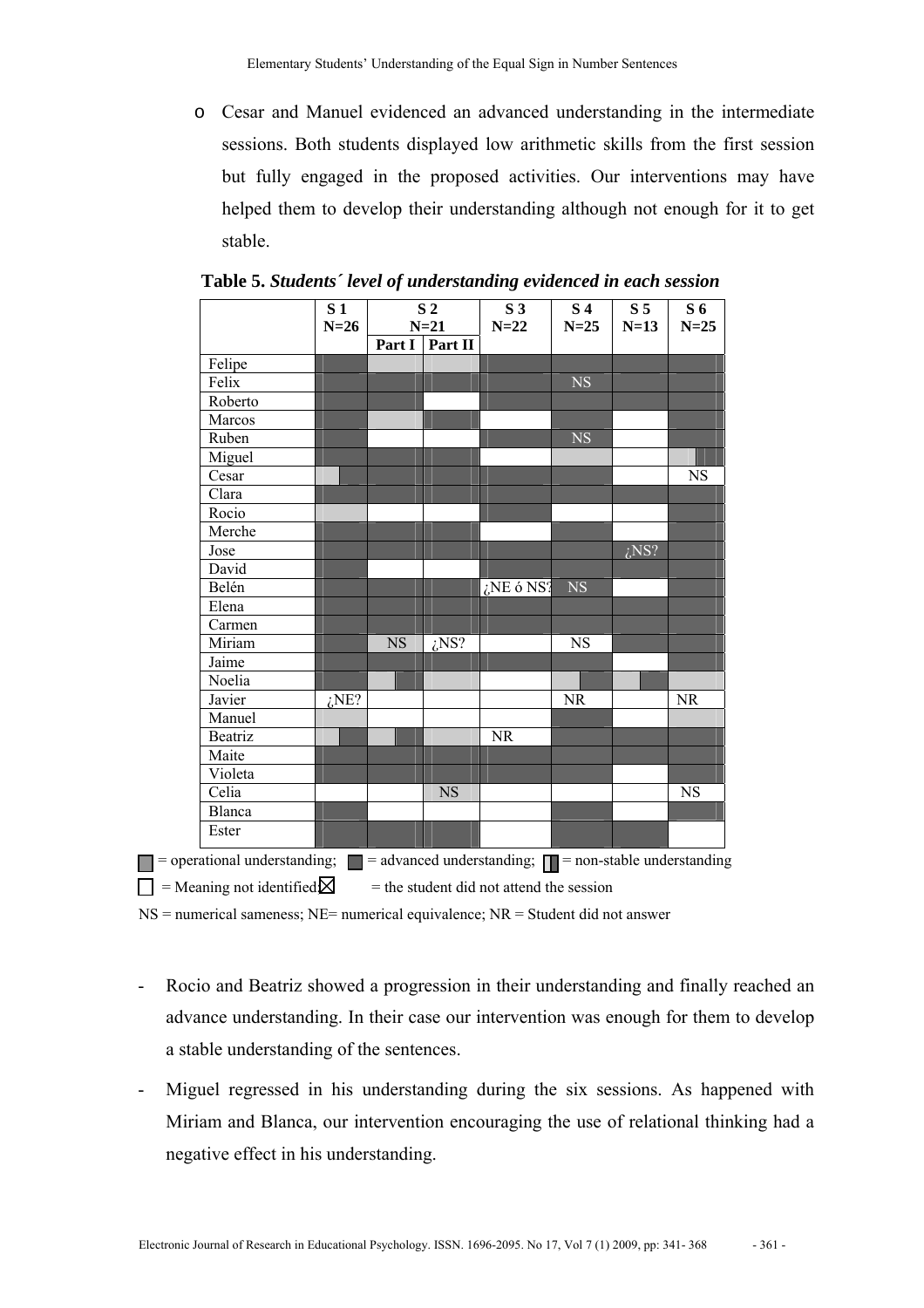- Noelia´s understanding was irregular. This instability in her understanding is associated to specific difficulties she encountered in particular sentences due to the operations, the size of the numbers involved or the position of the unknown term. She also required more time than her partners to solve each sentence what suggest lower arithmetic mastery.

In each session almost half of the students evidenced an advanced understanding and four or five students´ understanding varied. In session 1, 4 and 6 about 20 of the 26 students displayed an advanced understanding while in session 2 and 3 this number decrease. In session 3 this may be due to the fact that the understanding of eight students could not be precise due to their scarce or none participation in the discussion. In session 2, however, it seems result of the higher number of difficulties that students encountered in subtraction sentences what led them to use operation meanings of the equal signs in all the sentences.

The numerical sameness meaning was (occasionally) evidenced by the students in all type of sentences considered, while displaying any of the level of understanding previous described. The extreme cases were those occasions in which students forced action sentences to included repeated numbers. This relational meaning was shown by seven students along the six sessions (see Table 5). Initially we though it could be a step in the development of an advanced understanding of the equal sign because it implies the acceptation of sentences as expression of a relationship. However, the analysis of the various manifestations of this meaning show that it is not related to any specific level of understanding as four students evidenced it together with the numerical equivalence meaning, others with an operation meaning of the equal sign, and the rest did not clearly display the meaning they were using in most sentences.

#### **Discussion**

According to previous studies, students tend to interpret the equal sign as an operational symbol and are reluctant to adopt or develop the numerical equivalence meaning. However, most students at our study evidenced the used of this meaning from the beginning and fourteen of them used it in a stable way along the different sessions. In general, students displayed awareness of the necessity of taking into account all the terms within the sentence and only two students evidenced difficulties in the sentence  $\Box = 25 - 12$  due to its least conventional form.

These differences with other studies are probably due to the teaching received by these students. His official teacher considered the meaning of mathematical symbols and its role in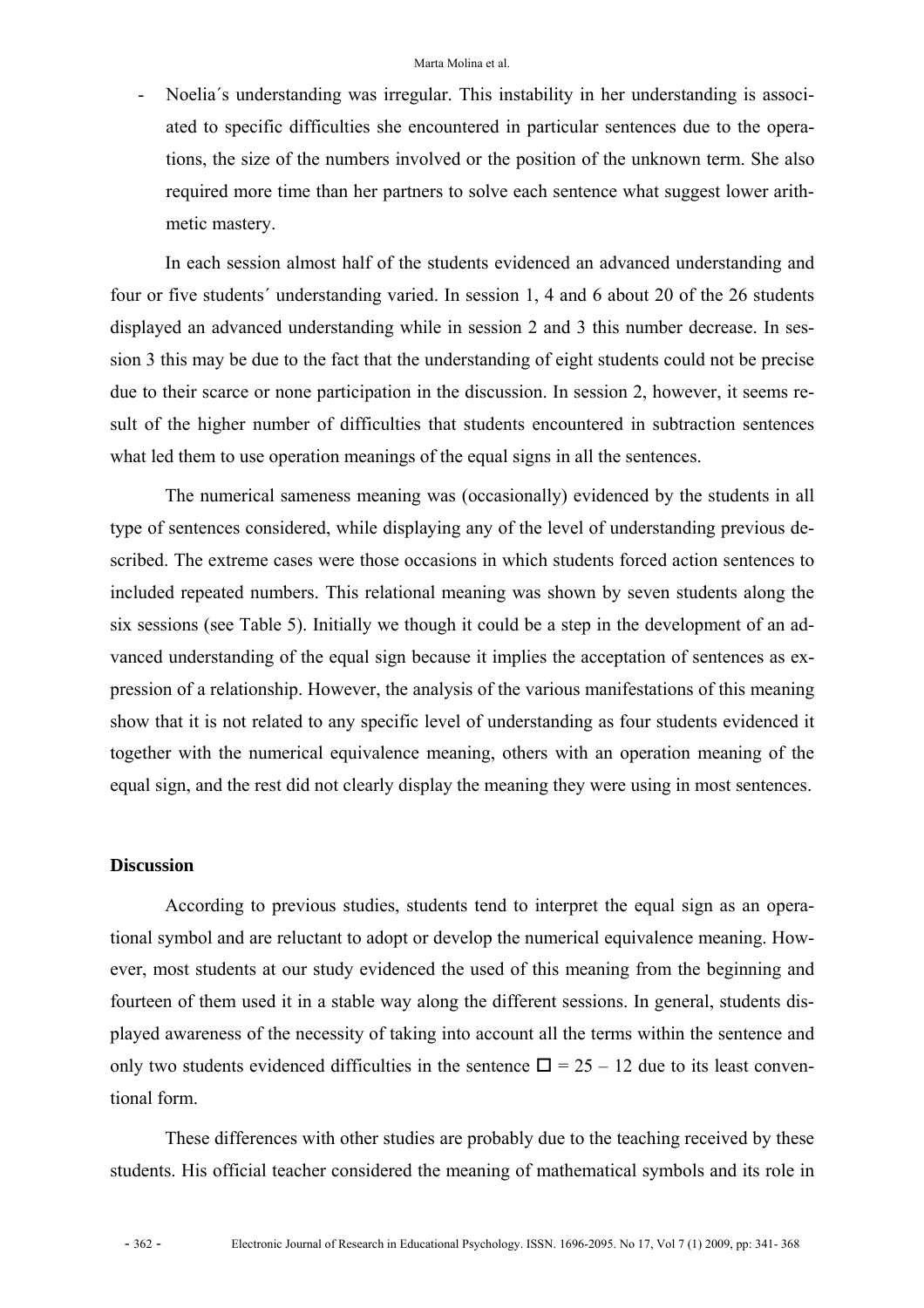mathematical language very important. However, some students displayed instability in their understanding especially when the sentences involved computations which required a higher cognitive demand or which caused them some difficulties. It was then when they altered the structure of the sentence or ignored some of the terms. These results confirm the necessity to promote the understanding of the equal sign in a continuous way. Other students' instability was related to our special encouragement of the use of relational thinking. They displayed a computational tendency in their approach to the sentences which seemed to prevent them from understanding relational approaches and the numerical equivalence meaning of the equal sign.

We also observed that the students seemed to accept and possess various meanings for the equal sign. They used one or another meaning depending on the characteristics of the sentence and did not seem to be confused by the disconnection existing between these meanings. Even in action sentences sometimes students interpreted the equal sign differently depending on the operations involved (addition vs. subtraction). They also seemed to accept more than one solution for a sentence. The students´ use of multiple meanings is supported by the fact that each of the three meanings operator, expression of an action and expression of equivalence is suitable in some types of sentences as well as by the richness of meanings usually given to this symbol in arithmetic teaching (as shown in this paper). From this perspective, the difficulty for students is then to recognize the structure of sentences corresponding to each meaning. So, occasionally four students used the meaning numerical equivalence to justify the truth or falseness of sentences of the form  $a + b - b = c$  by operating pairs of numbers from different sides of the equal sign. For example, in the sentence  $122 + 35 - 35 = 122$  Roberto subtracted  $122 - 35$  and added  $122 + 35$ , and concluded that the sentence was false just by comparing the results of both computations. In addition, a student concluded that the sentence  $7 + 5 = 10 + 6$  was false because 7+10 is not the same than 10+5. In this case the student used the meaning numerical equivalence but did not respect the structure of the sentence.

Considering these evidences as well as the required understanding for the later work with algebraic symbolism, we recommend addressing in teaching the connection existing between the various meanings of the equal sign, especially between the meanings operator, expression of an action and numerical equivalence in order to integrate them in the meaning numerical equivalence.

In a prior study (Molina & Ambrose, 2008) we observed that elementary students tended to accept the expression of an action meaning before developing the meaning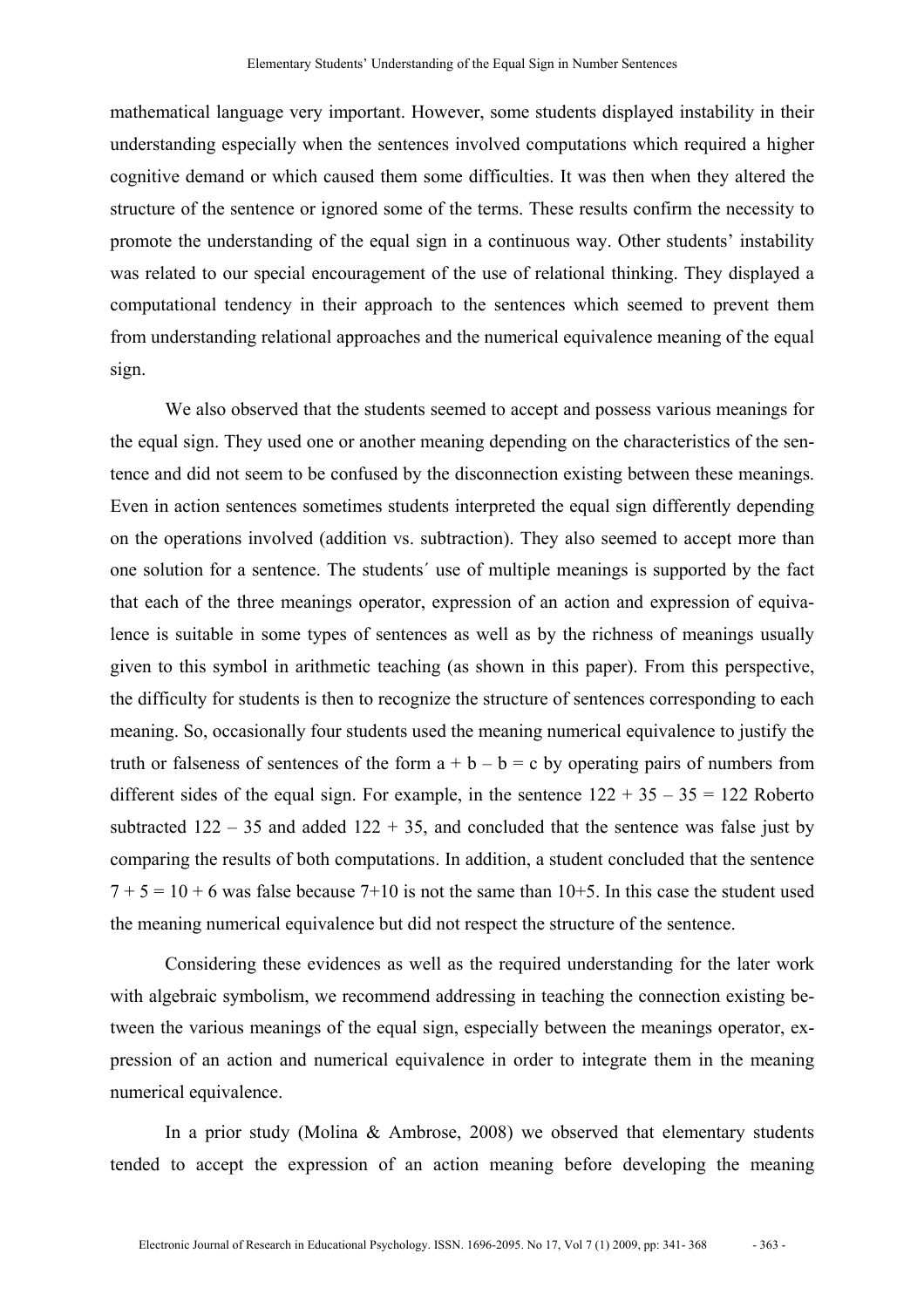numerical equivalence. This operational meaning may be more easily adopted or developed by students, however, the results here described suggest that the numerical equivalence meaning does not imply the acceptance and understanding of all action number sentences (although theoretically it may seem that it does.) We also conclude that the expression of an action meaning is not a required step in the development of the numerical equivalence meaning for the equal sign and also that this latter meaning does not imply that students recognize the symmetric property of equality.

In addition to the meanings of the equal sign detected in previous studies, we here identified the meaning numerical sameness. It is slightly imprecise and is not adequate in mathematics, unlike the others meanings which are acceptable in some mathematical expressions. Taken to an extreme position, this meaning could lead to affirm that the sentence  $23 = 32$  is true just because both sides include a three and a two. The use of this meaning may lead students to consider true sentences of the form  $a+b-b=a$ ,  $a+b=b-a$ ,  $a + b = b + a$ ,  $a - b = b - a$  &  $a - b + b = a$  just by observing the repetition of terms within the sentence. This type of sentences can be used in the classroom to make explicit some of the conventions of mathematical written language which allow distinguishing between the previous sentences. When doing so, it is especially important to know what the students are attending to and whether they are ignoring any elements or characteristics of the sentence.

The numerical sameness meaning imply solving number sentences by using relational thinking but it is only based on aesthetic aspects, living aside the understanding of the operations or expressions involved and the equivalence expressed by the sentence. As a conclusion, we remark the necessity to emphasize in teaching the restriction implied by the equality relations. For this aim, the imprecise meanings of the equal sign are an obstacle as Carpenter et al. (2003) and Wheeler (1981) mention.

It is possible that the type of intervention we performed in the classroom favoured the development of the numerical sameness meaning as we encouraged students to attend to relations and to try to avoid computing as solving method and we used sentences based on arithmetic properties. Anyway, we have detected a students´ belief that should be addressed in teaching: sentences including repeated numbers are true.

Finally, we highlight the main factors that influenced the students´ understanding evolution: (a) The cognitive demand of the operations involved in the sentence and, therefore, the students´ mastery of arithmetic operations and their number sense; (b) Students´ structure sense (Hoch y Dreyfus, 2004, 2005) which includes the capacity to see and arithmetic or al-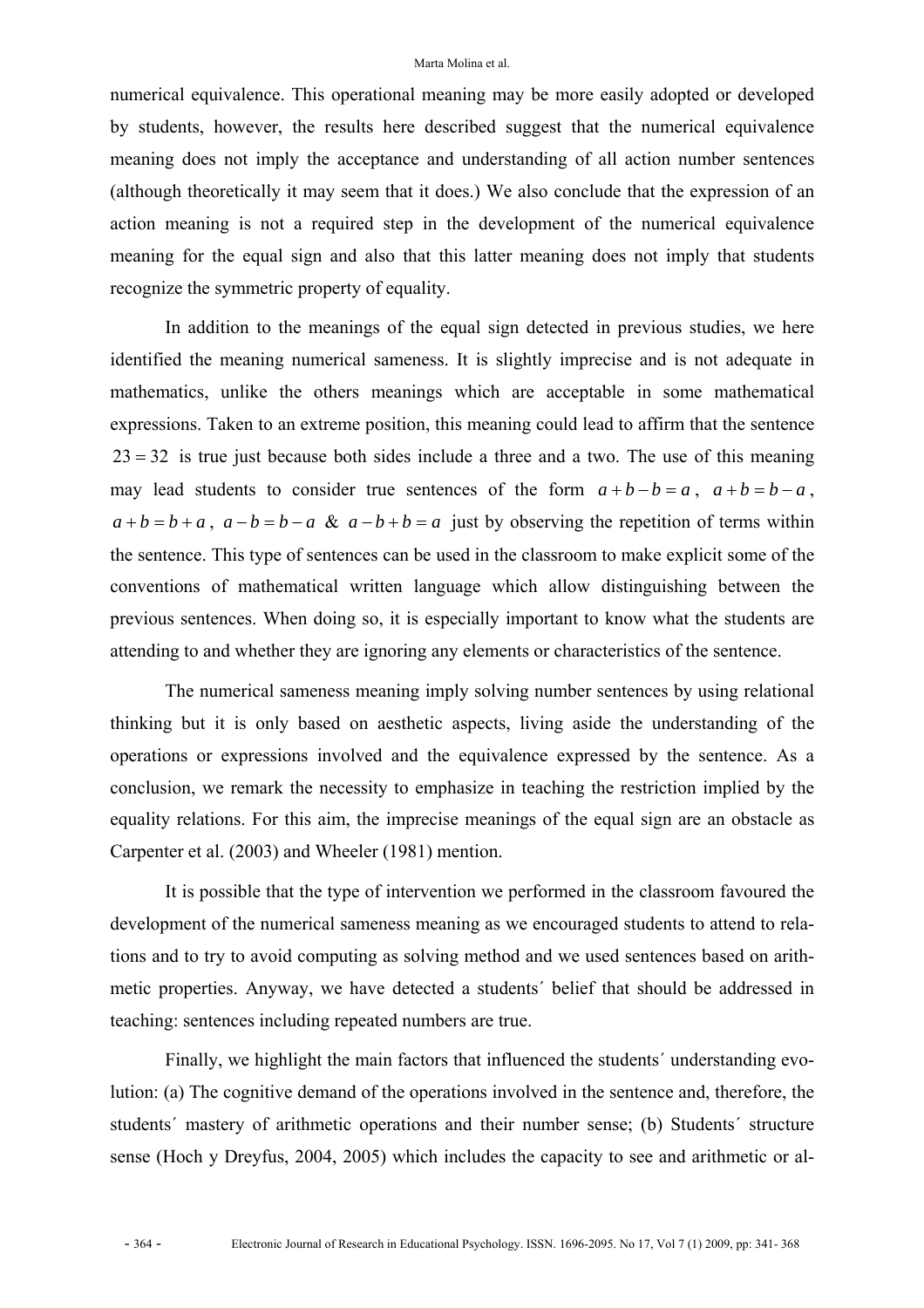gebraic expression as a whole, to split an expression into sub-structures, to detect connections between the structures of different expressions and to recognize in an expression a known structure; (c) Students' knowledge of conventions of mathematic language (e.g.,  $10 - \Box$  cannot be interpreted/read as  $\square$  - 10, order of operations, etc.). All these elements should be considered when promoting the development of students´ understanding of number sentences together with the richness of meanings usually attributed to the equal sign and the connections existing between them.

#### **Acknowledgments**

This study has been developed within a Spanish national project of Research, Development and Innovation, identified by the code SEJ2006-09056, financed by the Spanish Ministry of Sciences and Technology and FEDER funds.

#### **References**

- Baroody, A. J. & Ginsburg, H. P. (1983). The effects of instruction on children's understanding of the "equals" sign. *The Elementary School Journal, 84*(2), 199-212.
- Bastable, V. & Schifter, D. (2008). Classroom Stories: Examples of Elementary Students Engaged in Early Algebra. In J.J., Kaput, D. W. Carraher & M.L. Blanton (Eds.), *Algebra in the Early Grades* (pp. 165-184). New York: Lawrence Erlbaum Associates.
- Behr, M, Erlwanger, S., & Nichols, E. (1980). How children view the equal sign. *Mathematics Teaching, 92*, 13-15.
- Blanton, M. L. & Kaput, J. (2005). Characterizing a Classroom Practice that Promotes Algebraic Reasoning. *Journal for Research in Mathematics Education, 36*(5), 412-446.
- Brizuela, B. M. & Schliemann, A. D. (2003). Fourth graders solving equations. In N. A. Pateman, B. J. Dougherty & J. T. Zilliox (Eds.), *Proceedings of the 27<sup>th</sup> Conference of the International Group for the Psychology of Mathematics Education and the 25th Conference of Psychology of Mathematics Education North America* (Vol. 2, pp. 137- 144). Honolulu, HI: University of Hawaii.
- Byers, V. & Herscovics, N. (1977). Understanding school mathematics. *Mathematics Teaching, 81*, 24-27.
- Cajori, F. (1993). *A history of mathematical notations.* New York: Dover Publications.
- Carpenter, T. P., Franke, M. L., & Levi, L. (2003). *Thinking mathematically: integrating arithmetic and algebra in elementary school.* Portsmouth: Heinemann.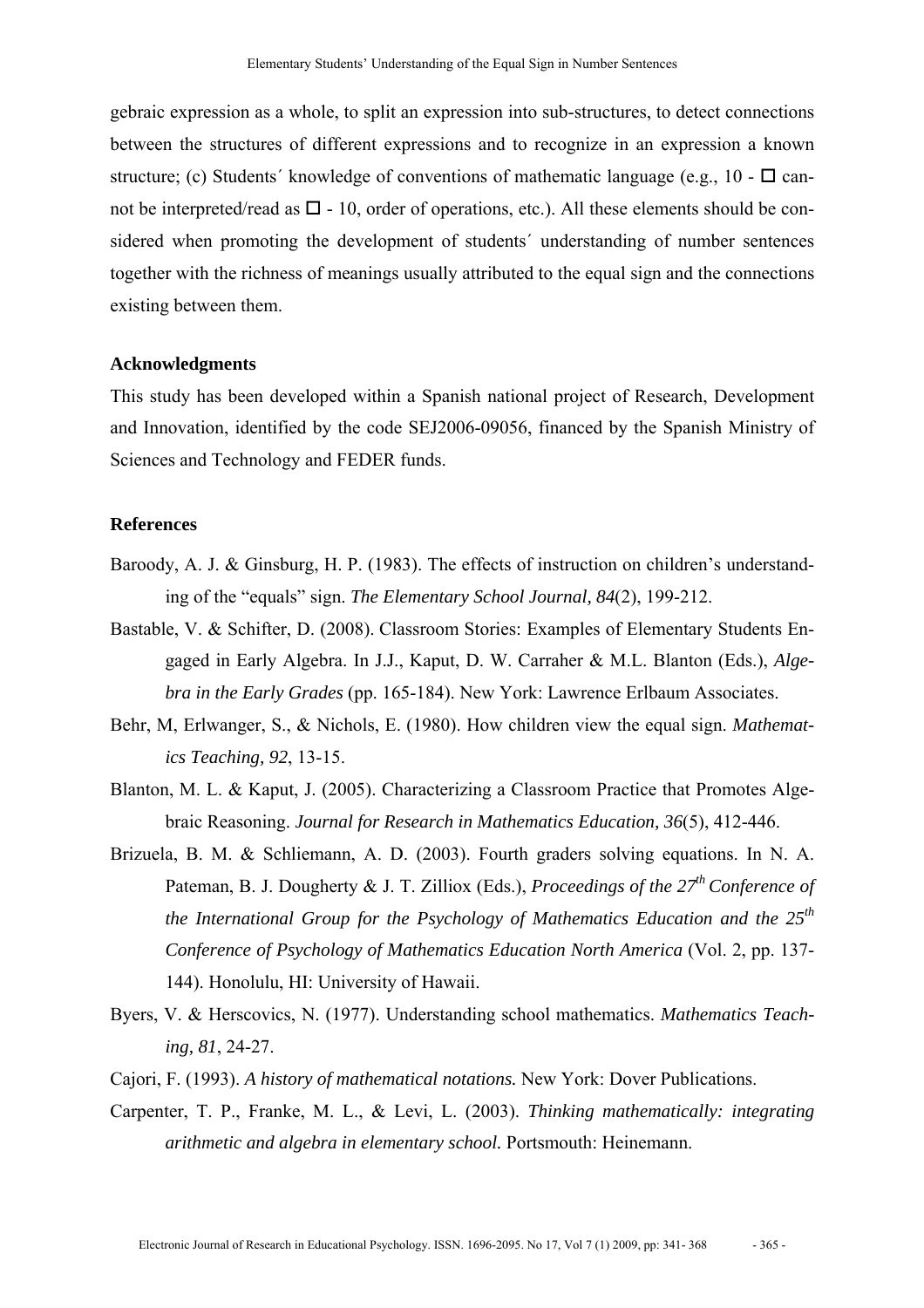- Carraher, D. W. & Schliemann, A. D. (2007). Early algebra and algebraic reasoning. In F. K. Lester (Ed.), *Second handbook of research on mathematics teaching and learning* (pp. 669-705)*.* Reston, VA: NCTM e IAP.
- Carraher, D. W., Schliemann, A. D. & Brizuela, B. M. (2000, october). Early algebra, early arithmetic: Treating operations as functions. Presented at the *Twenty–second Annual Meeting of the North American Chapter of the International Group for the Psychology of Mathematics Education,* Tucson, Arizona.
- Castro, E., & Molina, M. (2007). Desarrollo de pensamiento relacional mediante trabajo con igualdades numéricas en aritmética básica. *Educación Matemática, 19*(2), 67-94
- Cobb, P., Confrey, J., diSessa, A., Lehrer, R. & Schauble, L. (2003). Design experiment in Educational Research. *Educational Researcher, 32*(1), 9-13.
- Davis, R. B. (1985). ICME-5 Report: Algebraic thinking in the early grades. *Journal of Mathematical Behaviour, 4,* 195-208.
- Freudenthal, H. (1994). *Fenomenológica didáctica de las estructuras matemáticas (Textos seleccionados). Traducción, notas e introducción de L. Puig.* México D.F.: Cinvestav del IPN.
- Fujii, T. (2003). Probing students' understanding of variables through cognitive conflict problems is the concept of a variable so difficult for students to understand? In N. Pateman, G. Dougherty & J. Zilliox (Eds.), *Proceedings of the 27th Conference of the International Group for the Psychology of Mathematics Education and the 25<sup>th</sup> Conference of Psychology of Mathematics Education North America* (Vol. 1, pp. 49-66). Honolulu, HI: University of Hawaii.
- Hejny, M., Jirotkova, D., & Kratochvilova J. (2006). Early conceptual thinking. In J. Novotná, H. Moraová, M. Krátká & N. Stehlíková (Eds.), *Proceedings of the 30th Conference of the International Group for the Psychology of Mathematics Education (Vol.* 3, pp. 289-296). Prague: Program Committee.
- Hoch, M., & Dreyfus, T. (2004). Structure sense in high school algebra: the effect of brackets. In M. Johnsen & A. Berit (Eds.), *Proceedings of the 28th International Group for the Psychology of Mathematics Education* (Vol. 3, pp. 49-56). Bergen: Program Committee.
- Hoch, M., & Dreyfus, T. (2005). Students' difficulties with applying a familiar formula in an unfamiliar context. In H.L. Chick & J.L. Vincent (Eds.), *Proceedings of the 29th conference of the international group for the psychology of mathematics education* (Vol. 3, pp. 145-152). Melbourne: PME.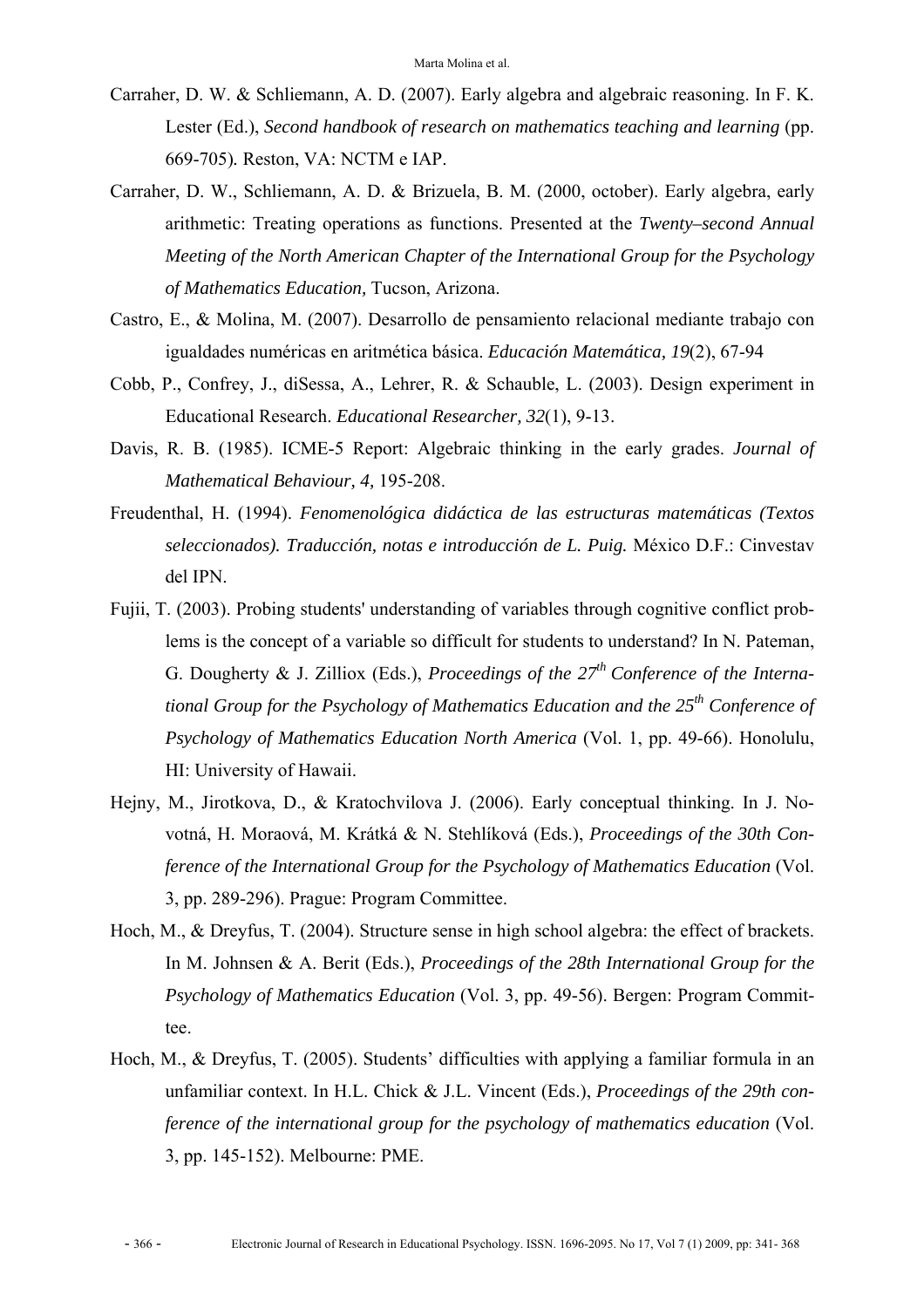- Kaput, J. (1998). *Teaching and Learning a new algebra with understanding*. Dartmouth, MA: NCISLA.
- Kieran, C. (1981). Concepts associated with the equality symbol. *Educational Studies in Mathematics, 12*(3), 317-326.
- Kieran, C. (1989). The early learning of algebra: a structural perspective. In S. Wagner & C. Kieran (Eds.), *Research issues in the learning and teaching of algebra* (Vol*.* 4, pp. 33- 59). Reston, VA.: LEA & NCTM.
- Lindvall, C. M. & Ibarra, C. G. (1980). Incorrect procedures used by primary grade pupils in solving open addition and subtraction sentences. *Journal for Research in Mathematics Education, 11*(1), 50-62.
- Mevarech, Z. R. & Yitschak, D. (1983). Students' misconceptions of the equivalence relationship. In Hershkowitz, Weizmann Institute of Science (Ed.), *Proceedings of the Seventh International Conference for the Psychology of Mathematics Education (pp. 313-318).* Rehobot, Israel.
- Molina, M. (2006). Desarrollo de pensamiento relacional y comprensión del signo igual por alumnos de tercero de Primaria. Dissertation, University of Granada. Available at http://cumbia.ath.cx:591/pna/Archivos/MolinaM07-2822.pdf
- Molina, M. & Ambrose, R. (2008). From an operational to a relational conception of the equal sign. Thirds graders' developing algebraic thinking. *Focus on Learning Problems in Mathematics, 30*(1), 61-80.
- Molina, M., Castro, E., & Castro, E. (2007). Teaching Experiments within Design Research. *The International Journal of Interdisciplinary Social Sciences*, *2*(4), 435-440
- Pirie, S. & Martin, L. (1997). The equation, the whole equation and nothing but the equation! One approach to the teaching of linear equations. *Educational Studies in Mathematics, 34*(2), 159-181.
- Rojano, T. (2002). Mathematics Learning in the Junior Secondary School: Students´ Access to Significant Mathematical Ideas. In L. D. English (Ed.), *Handbook of International Research in Mathematics Education* (pp. 143-163). Mahwak, NY: Lawrence Erlbaum Associates.
- Resnick, L. B. (1992). From protoquantities to operators: Building mathematical competence on a foundation of everyday knowledge. In G. Leinhardt, R. Putnam & R. A. Hattrup (Eds), *Analysis de arithmetic for mathematics teaching* (pp. 373-429). Hillsdale, NY: Lawrence Erlbaum Associates.